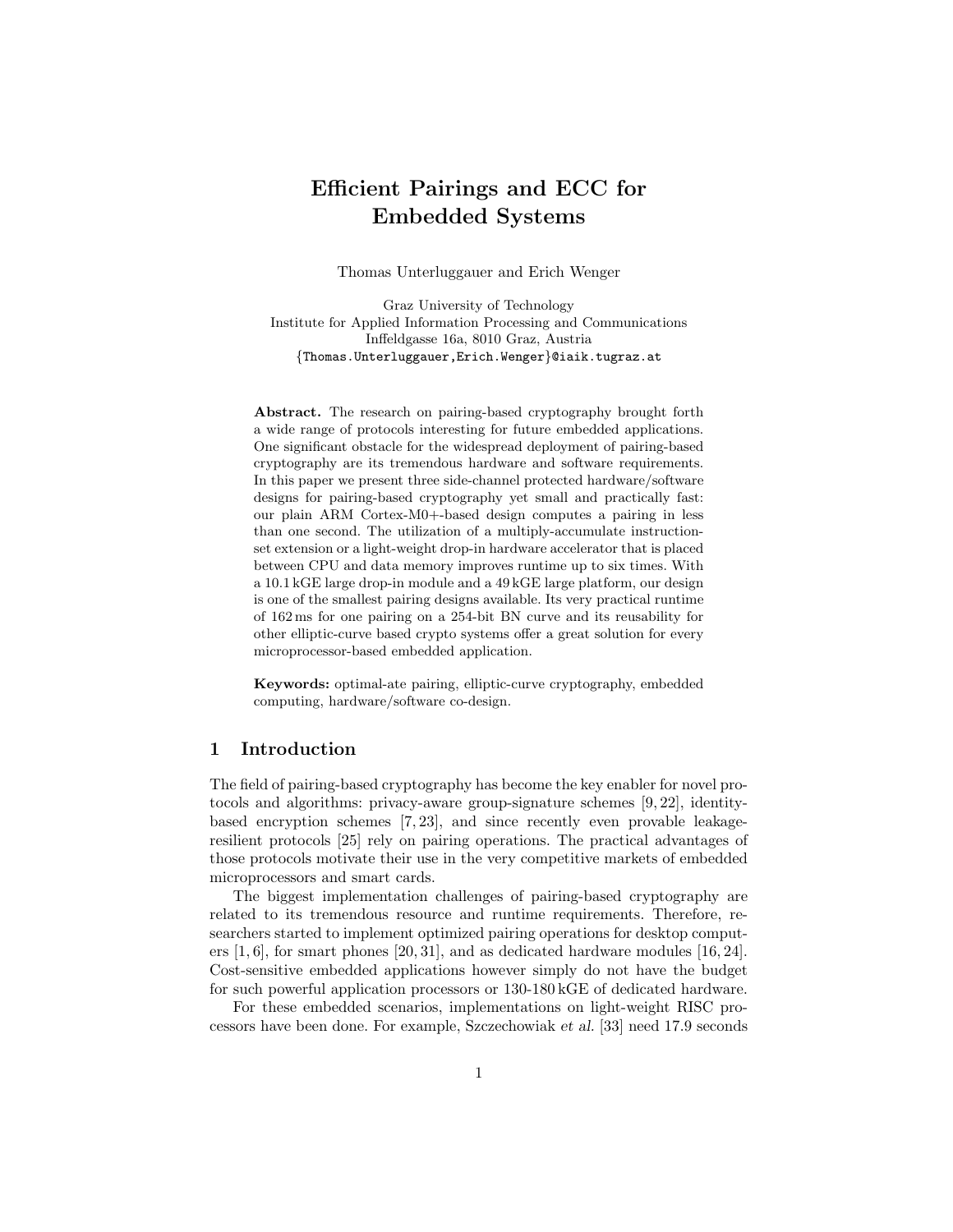for a pairing on an ATmega microprocessor, Gouvêa et al. [18] need 1.9 seconds on an MSP430X microprocessor, and Devegili et al. [15] need 2.5 seconds on a Philips HiPerSmart<sup> $M$ </sup> MIPS microprocessor. Unfortunately, such runtimes are not very promising for real-world, interactive applications as pairing-based protocols like group-signature schemes often happen to rely on several pairing and group operations. The resulting overall runtimes of several seconds would be considerably too slow. Additionally, it is unclear to which degree timinganalysis, power-analysis, or fault-analysis attacks have been considered in all those implementations.

These limitations motivated us to be the first to implement constant-runtime, side-channel protected optimal-Ate pairings using Barreto-Naehrig (BN) curves [4] on an ARM Cortex-M0+ [2, 3] microprocessor. The respective pairing runtime of 993 ms seems very promising as it is several times faster than related work<sup>1</sup>, but might be insufficient for interactive protocols as well. Therefore, it was a necessity to improve performance by adding dedicated hardware.

In this paper, we present three reusable pairing platforms which offer runtimes of down to 162 ms requiring 10.1 kGE of dedicated hardware at most – significantly less than similarly fast hardware implementations by related work. Our rigorous hardware/software co-design approach equipped one platform with a multiply-accumulate instruction-set extension and another platform with a drop-in accelerator<sup>2</sup> [35]. By building a flexible, specially crafted drop-in module with several novel design ideas, we were able to improve the runtime of pairing and group operations up to ten times. This concept platform consisting of CPU, RAM, ROM, and drop-in module consumes merely 49 kGE of hardware in total with  $10.1 \text{ kGE}$  of those being spent for the drop-in accelerator. The practicability of this platform is evaluated for several high-level pairing protocols  $[7, 8, 22]$ each operating in significantly less than one second. Its reusability for Elliptic-Curve Cryptography (ECC) is further verified for secp160r1, secp256r1 [11, 29], and Curve25519 [5], requiring 11.9-36.8 ms for a side-channel protected point multiplication. Those results make the drop-in based platform highly suitable for embedded computing, smart cards, wireless sensor nodes, near-field communication, and the Internet of Things.

The paper is structured as follows: Section 2 gives an overview on pairings and Section 3 covers the implementation aspects of the high-level pairing arithmetic. In Section 4, the architectural options to build suitable pairing platforms are presented. The respective platforms are evaluated in Section 5 and compared with related work in Section 6. The (re-)usability of our drop-in platform is content of Section 7. A conclusion is finally done in Section 8.

<sup>&</sup>lt;sup>1</sup>Not considering the different underlying microprocessor architectures.

<sup>&</sup>lt;sup>2</sup>Wenger [35] applied the concept to binary-field based elliptic-curve cryptography while we apply the concept to prime-field based elliptic-curve cryptography.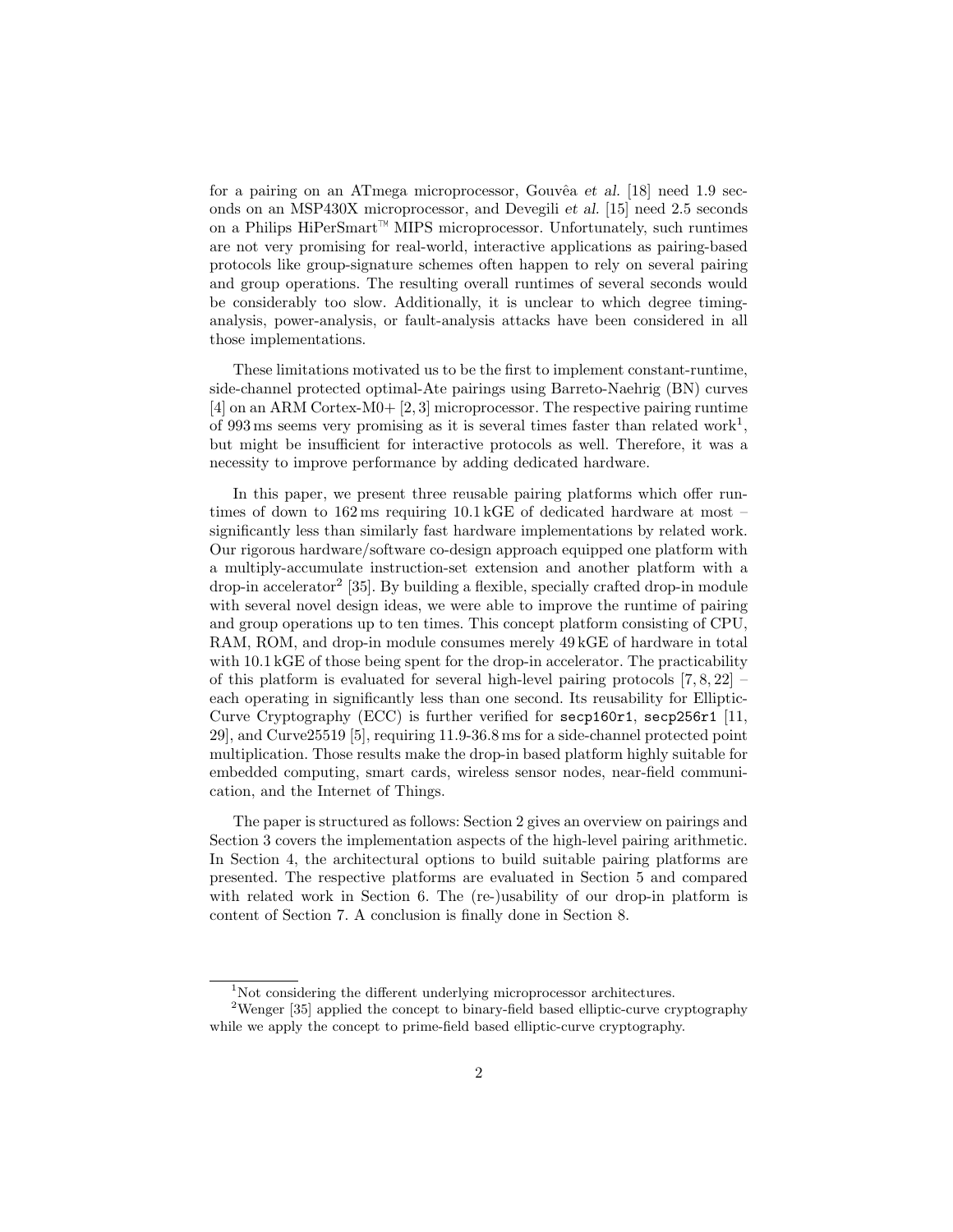#### 2 Background on Pairings

The wide range of cryptographic protocols in pairing-based cryptography is based on three cyclic order-n groups  $\mathbb{G}_1$ ,  $\mathbb{G}_2$ ,  $\mathbb{G}_T$  and a bilinear pairing operation. A bilinear pairing  $e : \mathbb{G}_1 \times \mathbb{G}_2 \to \mathbb{G}_T$  accepts an element of the two additive groups  $\mathbb{G}_1$  and  $\mathbb{G}_2$ , respectively, maps these to the multiplicative group  $\mathbb{G}_T$ , and hereby fulfills several properties:

- 1. Bilinearity:  $e(aP, bQ) = e(P, Q)^{ab} \ \forall P \in \mathbb{G}_1, Q \in \mathbb{G}_2, a, b \in \mathbb{Z}$ .
- 2. Non-degeneracy:  $\forall P \in \mathbb{G}_1 \setminus \{O\} \exists Q \in \mathbb{G}_2 : e(P,Q) \neq 1$ .
- 3. Computability:  $e(P,Q)$  can be computed efficiently.

The groups  $\mathbb{G}_1$ ,  $\mathbb{G}_2$  are typically groups over elliptic curves and  $\mathbb{G}_T$  is the subgroup of a large extension field. However, only certain elliptic curves allow the definition of  $\mathbb{G}_1$ ,  $\mathbb{G}_2$ ,  $\mathbb{G}_T$  with an admissible bilinear pairing, e.g., [4, 27]. In this paper, we focus on the pairing-friendly elliptic curves by Barreto and Naehrig [4] of the form  $E: y^2 = x^3 + b$  with  $b \neq 0$  (*BN curves*). Ate pairings  $a(Q, P)$ based on these curves can be described as follows:

$$
a\colon \mathbb{G}_2 \times \mathbb{G}_1 \to \mathbb{G}_T \; : \; E(\mathbb{F}_{p^{12}}) \times E(\mathbb{F}_p) \to \mathbb{F}_{p^{12}}^* \,. \tag{1}
$$

Note that for  $\mathbb{G}_1$ ,  $\mathbb{G}_2$  and  $\mathbb{G}_T$  to have the same prime order n,  $\mathbb{G}_2$  and  $\mathbb{G}_T$  need to be subgroups of  $E(\mathbb{F}_{p^{12}})$  and  $\mathbb{F}_{p^{12}}^*$ , respectively. The BN curves use a parameter u such that a desired security level is achieved. This allows the computation of the prime  $p$  and the prime group order  $n$  in dependence of  $u$ :

$$
p(u) = 36u4 + 36u3 + 24u2 + 6u + 1
$$
  

$$
n(u) = 36u4 + 36u3 + 18u2 + 6u + 1.
$$

As another benefit, BN curves possess an efficiently computable group homomorphism that exploits the curve's sextic twist  $E'$ . Utilization of this homomorphism allows the compression of the elements in  $\mathbb{G}_2$ , which leads to a more efficient definition of the Ate pairing, namely

$$
a\colon \mathbb{G}_2 \times \mathbb{G}_1 \to \mathbb{G}_T : E'(\mathbb{F}_{p^2}) \times E(\mathbb{F}_p) \to \mathbb{F}_{p^{12}}^*.
$$
 (2)

The pairing a itself consists of the evaluation of a rational function  $f_{\lambda,Q}$  and a final exponentiation that maps all cosets to the same unique representative:

$$
a = f_{\lambda,Q}(P)^{(p^{12}-1)/n}.
$$

Owing to the Frobenius homomorphism, the final exponentiation by  $\left(\frac{p^{12}-1}{p}\right)$ can be split into an easy part  $(p^6 - 1)(p^2 + 1)$  and a hard part  $(p^4 - p^2 + 1)/n$ . The function  $f_{\lambda,Q}$  can in general not be evaluated directly. However, Miller [26] described an important property of rational functions, namely

$$
f_{i+j,P} = f_{i,P} f_{j,P} \frac{\ell_{[i]P,[j]P}}{\nu_{[i+j]P}}.
$$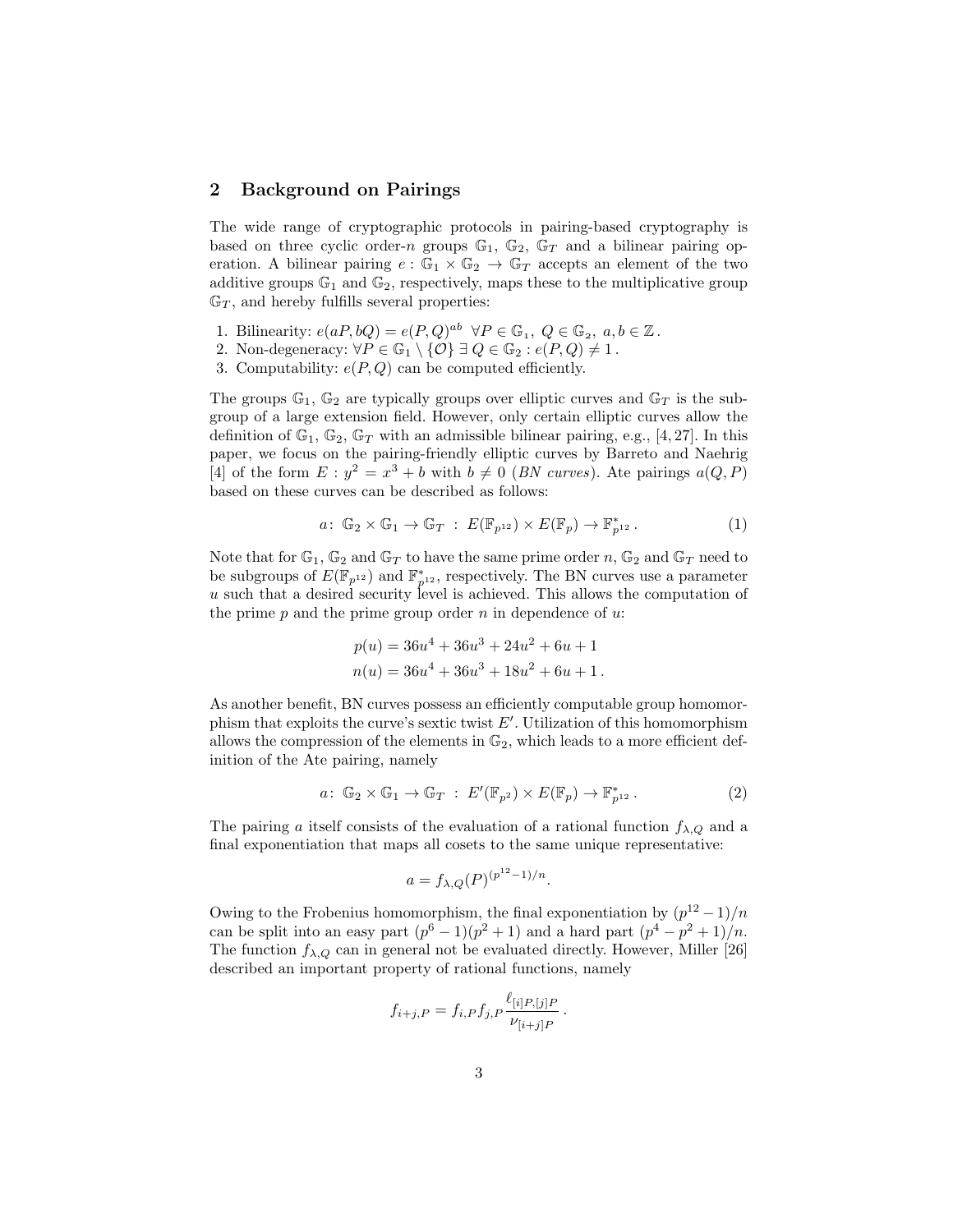

Fig. 1: Arithmetic required for pairings over Barreto-Naehrig curves

The property allows the computation of  $f_{\lambda,Q}$  in polynomial time by merely evaluating vertical  $(\nu)$  and straight  $(\ell)$  lines in elliptic curve points using a double-and-add approach. Values of  $\lambda$  with low Hamming weight result in a particularly fast computation of  $f_{\lambda,Q}$ , the pairing becomes optimal. In this work, we used the efficient optimal-Ate pairing by Vercauteren [34].

# 3 High-Level Arithmetic

The computation of bilinear pairings over BN curves requires several layers of arithmetic. As illustrated in Figure 1, all arithmetic is based on a multi-precision integer arithmetic layer. On top of that, prime-field arithmetic and a tower of extension fields are built upon. The elliptic curve groups used as  $\mathbb{G}_1$  and  $\mathbb{G}_2$ utilize the prime field and its quadratic extension field, respectively. The largest extension field  $\mathbb{F}_{p^{12}}$  is used by  $\mathbb{G}_T$ . The pairing computation itself is based on the groups  $\mathbb{G}_1$ ,  $\mathbb{G}_2$ ,  $\mathbb{G}_T$ , and their underlying field arithmetic.

Methodology. Our state-of-the-art implementations are based on the techniques used by Beuchat et al. [6] and Devegili et al. [14]. The pairing implementation uses the fast formulas by Costello et al. [13], the inversion trick by Aranha et al. [1], a lazy reduction technique in  $\mathbb{F}_{p^2}$  [6, 31], and a slightly modified variant of the final exponentiation by Fuentes-Castañeda et al. [17] that requires less memory (see Appendix A.1). The prime-field inversion using Fermat's little theorem is optimized according to Appendix A.2. Since operations in  $\mathbb{G}_T$  and in the hard part of the final exponentiation take place in the cyclotomic subgroup of  $\mathbb{F}_{p^{12}}^*$ , dedicated squaring formulas are utilized [19]. The point multiplications in both elliptic curve groups use Montgomery ladders that are based on fast formulas [21] in homogeneous projective co-Z coordinates.

Parameters. As this work aims to offer a certain degree of flexibility, both the 80-bit and the 128-bit security level are supported. The two elliptic curves BN158 [18]  $(u = 4000800023_h)$  and BN254 [30]  $(u = -40800000000001_h)$  of the form  $y^2 = x^3 + 2$  were chosen. Those lead to particularly fast execution times as the respective constants  $\lambda$  of  $f_{\lambda,Q}$  have low Hamming weights. The extension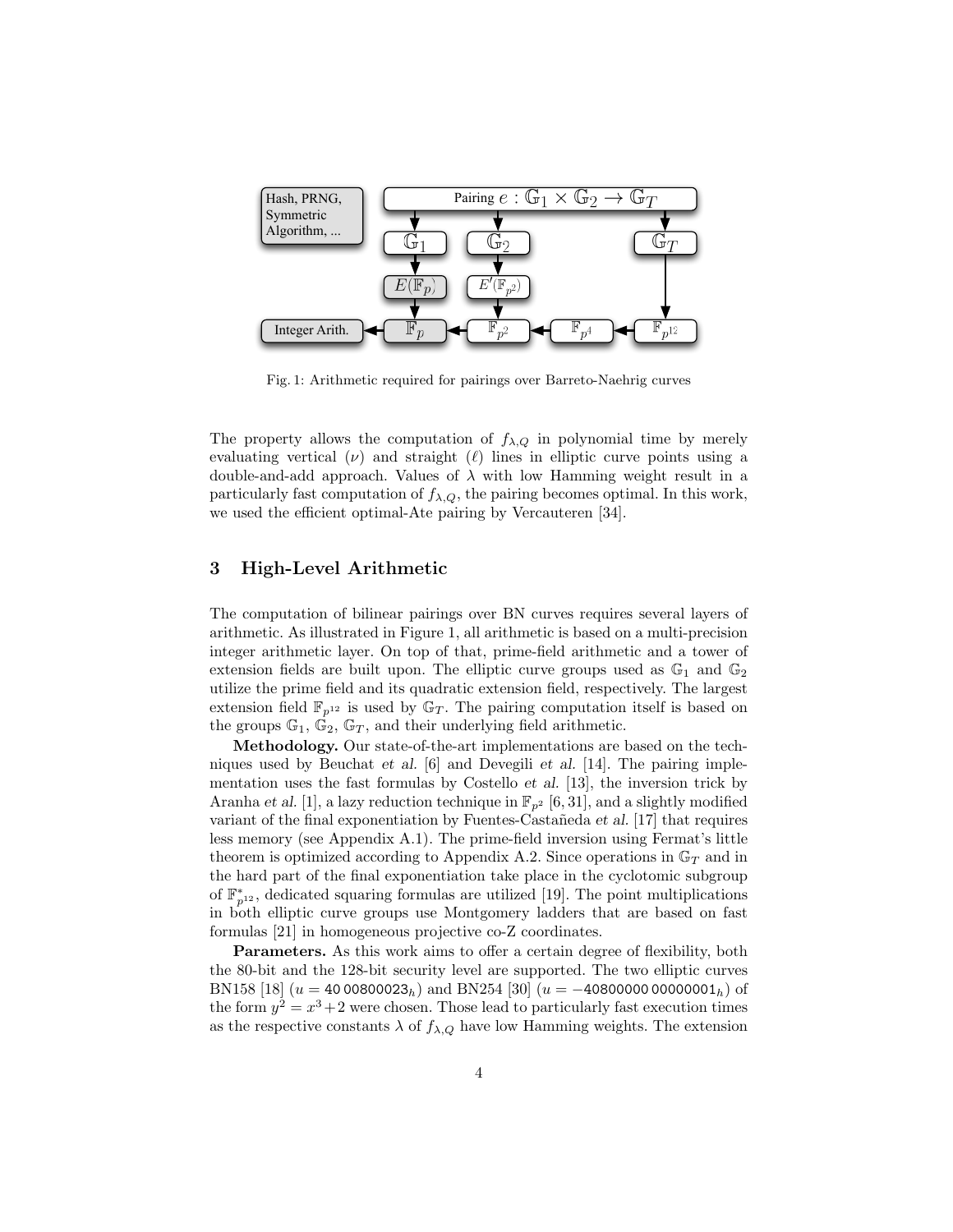field  $\mathbb{F}_{p^2}$  is represented as  $\mathbb{F}_p[i]/(i^2 - \beta)$  with  $\beta = -1$ . The extension field  $\mathbb{F}_{p^{12}}$ is built as  $\mathbb{F}_{p^2}[z]/(z^6 - \zeta)$ , with  $\zeta = (1 + i)$  for BN254 and  $\zeta = \frac{1}{1+i}$  for BN158.

Implementation Attacks. An important aspect in the implementation of pairings and group arithmetic for embedded applications is the consideration of side-channel attacks. While scalar factors or exponents are typically the secret operands for operations in  $\mathbb{G}_1, \mathbb{G}_2$  and  $\mathbb{G}_T$ , an elliptic curve point may have to be protected in the case of pairing operations.

As a countermeasure to timing attacks, all implemented algorithms have constant, data-independent runtime. Therefore, e.g., some fast but vulnerable point multiplication algorithms are not used. Both the point multiplications in  $\mathbb{G}_1$ ,  $\mathbb{G}_2$  and the exponentiations in  $\mathbb{G}_T$  hence use Montgomery ladders. The implementation's countermeasures against first-order Differential Power Analysis (DPA) attacks comprise Randomized Projective Coordinates (RPC) [12] in both the pairing computation and the point multiplications in  $\mathbb{G}_1$  and  $\mathbb{G}_2$ . To detect fault attacks on data, point multiplications in  $\mathbb{G}_1$  and  $\mathbb{G}_2$  include several point verifications. DPA and fault attacks on exponentiations in  $\mathbb{G}_T$  as well as fault attacks on pairings were also taken into consideration, but can better be handled on the protocol layer using randomization.

#### 4 Hardware Architectures

To meet the high requirements of pairing-based cryptography in embedded devices, our goal was to equip a stand-alone microprocessor, designated for embedded applications, with a dedicated hardware unit such that: (i) Pairing computations are usable within interactive (e.g., authentication) protocols. (ii) A pre-existing microprocessor platform is modified only minimally. (iii) The overall hardware requirements, i.e., the costs, are kept small and considerably below 100 kGE needed in related work [16, 24]. (iv) Embedded applications such as wireless sensor nodes and NFC should be practically feasible.

Figure 2 summarizes potential architectures that can be used to attain such goals. The straightforward solution  $(a)$ , a sole off-the-shelf microprocessor, requires minimal hardware-development time, however potentially delivers insufficient performance. The runtimes desirable for interactive protocols can only be achieved by either adding powerful, dedicated instructions  $(b)$ , or by adding dedicated co-processors. Contrary to a dedicated hardware module  $(c)$ , a drop-in module  $(d)$  is memoryless and requires neither a Direct Memory Access (DMA) controller nor a multi-master bus. Wenger [35] showed the advantages of the drop-in concept in comparison to a dedicated hardware module for binary-field ECC. However, the applicability of this technique for prime-field based pairings is still an open question.

Following up the potential architectures, we consecutively evaluate the practicability of a plain microprocessor design  $(a)$ , a multiply-accumulate instructionset extension  $(b)$ , and a dedicated drop-in module  $(d)$ .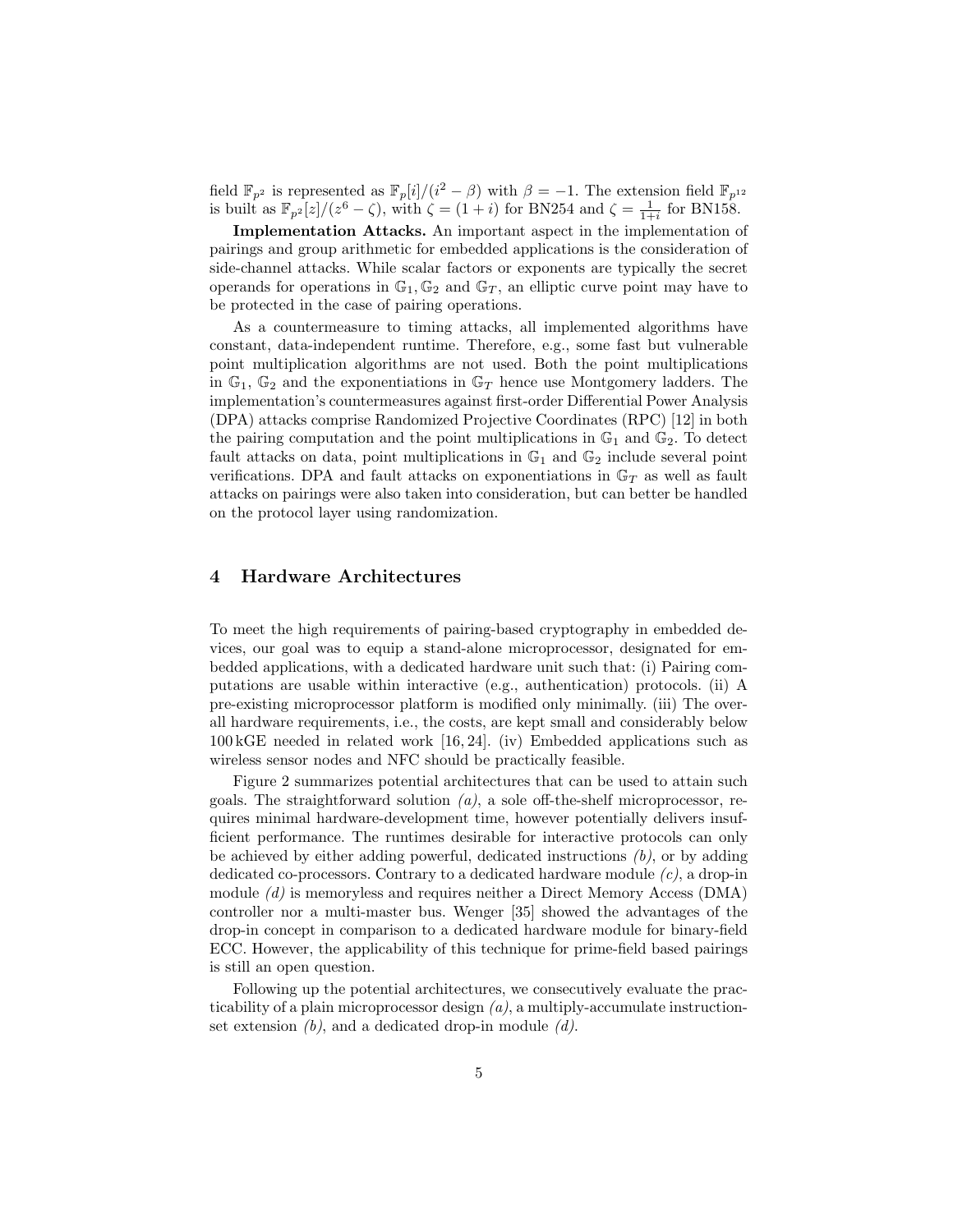

Fig. 2: Architectural options for fast and flexible pairing designs

#### 4.1 The Used Microprocessor

The accomplishment of the initially set goals highly depends on the used microprocessor. As the runtime figures by Szczechowiak et al.  $[32]$  and Gouvêa et al. [18] discourage the use of an 8-bit or 16-bit microprocessor, a 32-bit microprocessor is preferred as a basis. Moreover, the bottleneck between computation unit and RAM is less of an issue if 32-bit interfaces are used. We hence decided to utilize a self-built processor functionally equivalent to the ARM Cortex-M0+ [2], because the Cortex-M0+ was especially designed for embedded applications and currently is one of the smallest 32-bit processors in production. The Cortex-M0+ has 16 32-bit general-purpose registers of which 8 are efficiently usable. It comes with a mixed 16/32-bit Thumb/Thumb-2 instruction set and optionally either a 32-cycle or single-cycle 32-bit multiplier. In its minimum configuration, ARM specifies its Cortex-M0+ to require only  $12 \text{ kGE}$  in a 90 nm process technology.

#### 4.2 The Software Framework

The biggest advantage of an off-the-shelf microprocessor are the vast (opensource) toolchains. Thus a high-level framework capable of pairing-based cryptography using BN curves was created in C. It provides extension field arithmetic, elliptic curve operations, and bilinear pairings. The framework focuses on both good performance and low memory consumption. To achieve the latter, several optimizations were incorporated into the framework. First, virtually all of the memory is allocated on the stack. As stack variables are discarded at the end of each function, stack allocation facilitates the reduction of required memory by separating code into different functions. Second, allocated memory is reutilized where possible. Third, memory-optimized algorithms are used, e.g., for the final exponentiation as in Appendix A.1. Last, compiler optimizations are used to decrease the program size. Therefore, the compiler options -ffunction-sections,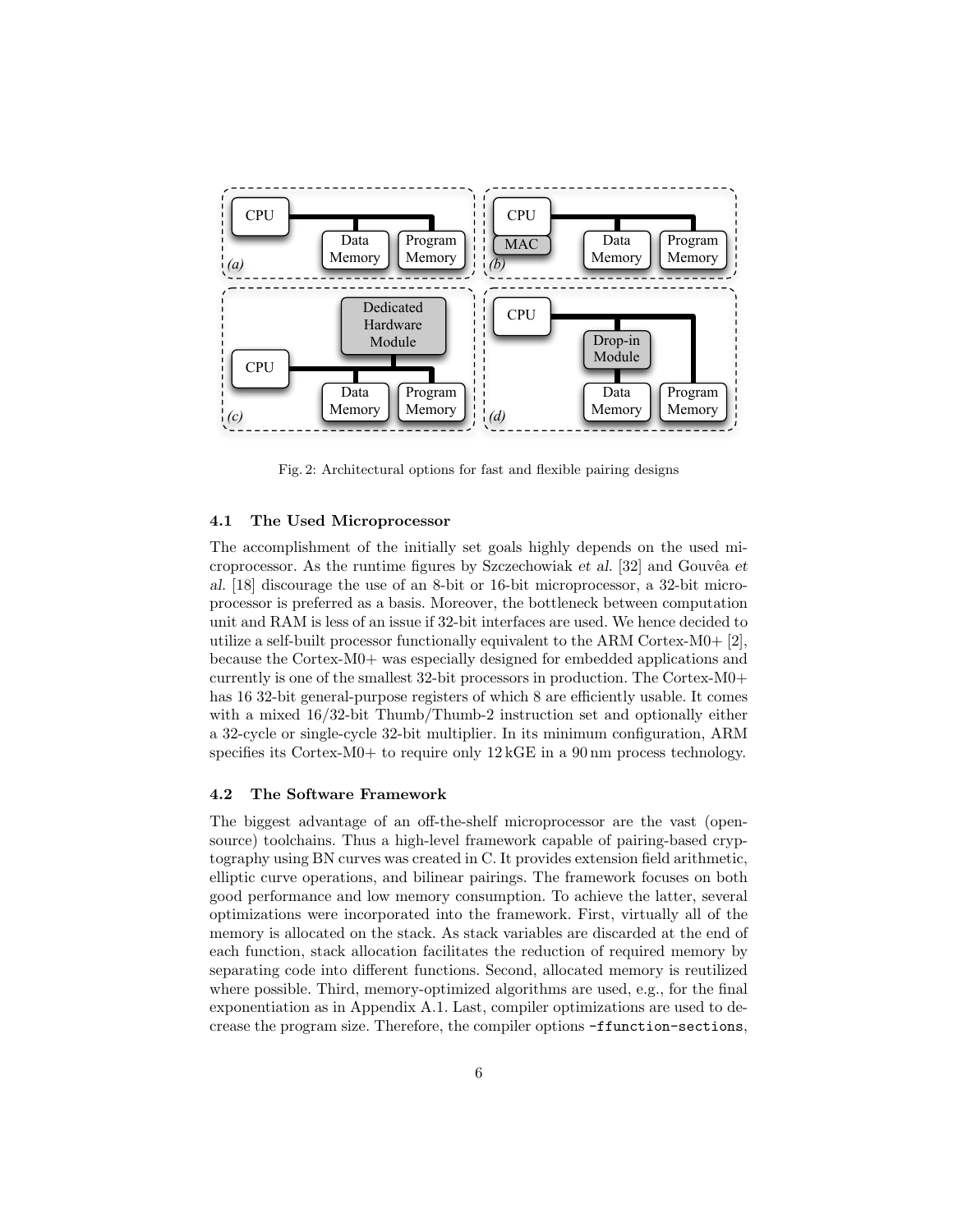-fdata-sections and the linker options -gc-sections, --specs=nano.specs are passed to the bare-metal ARM GNU toolchain (version 4.7.4).

The high-level pairing framework is common to all three evaluated platforms. The main difference between these platforms is the implemented finite-field arithmetic. While  $(a)$  and  $(b)$  control the whole finite field arithmetic in software,  $(d)$ relies on finite-state machines to perform additions, subtractions and multiplications in  $\mathbb{F}_p$  and  $\mathbb{F}_{p^2}$ . Nevertheless, all implementation options ensure constant runtime and consider side-channel attacks.

#### 4.3 Assembly-Optimized Software Implementation (a)

The plain microprocessor platform  $(a)$  is based on a Cortex-M0+ with a singlecycle multiplier. Its hand-crafted assembly routines for optimized prime-field arithmetic always perform a reduction step to ensure constant runtime. This is accomplished by storing the reduction result either to the target or a dummy memory location via masking of the operand addresses. The crucial prime-field multiplication utilizes an unrolled Separated Product Scanning (SPS) method of the Montgomery multiplication [28] that is derived from [10]. The SPS variant is chosen because of the particular  $\mathbb{F}_{p^2}$ -multiplication technique [6, 31] we use, which performs the required three multiplications and two reductions separately. Product scanning can further be efficiently implemented on the processor if three registers are used as an accumulator, as presented in [36]. The reduction step for the curve BN254 is further optimized as several multiply-accumulates can be skipped due to the sparse prime [18].

#### 4.4 Multiply-Accumulate Hardware Extensions (b)

The performance of the prime-field multiplication significantly suffers from the  $32 \times 32 \rightarrow 32$  bit multiplier of the Cortex-M0+, which results in 80% of a pairing's runtime being spent in  $\mathbb{F}_p$  multiplications. To improve this, the processor core is equipped in  $(b)$  with a multiply-accumulate extension similar to [36]. It adds the result of a full  $32 \times 32 \rightarrow 64$  bit multiplication to three accumulation registers in a single cycle. In order to avoid a modification of the compiler toolchain, the TST instruction, which is not required for prime-field multiplication, is reinterpreted as a multiply-accumulate instruction if a certain bit in the control register is set. The control register is manipulated accordingly at the beginning and the end of a prime-field multiplication. Besides accelerated multiply-accumulate operations, the prime-field multiplication requires less registers for temporary variables, which we exploit by caching some of the operand words in the product scanning routine.

#### 4.5 The Drop-in Module (d)

As a consequence of the high-level runtime and area goals, it is of utmost importance to maximize the utilization of the invested chip hardware. To achieve this,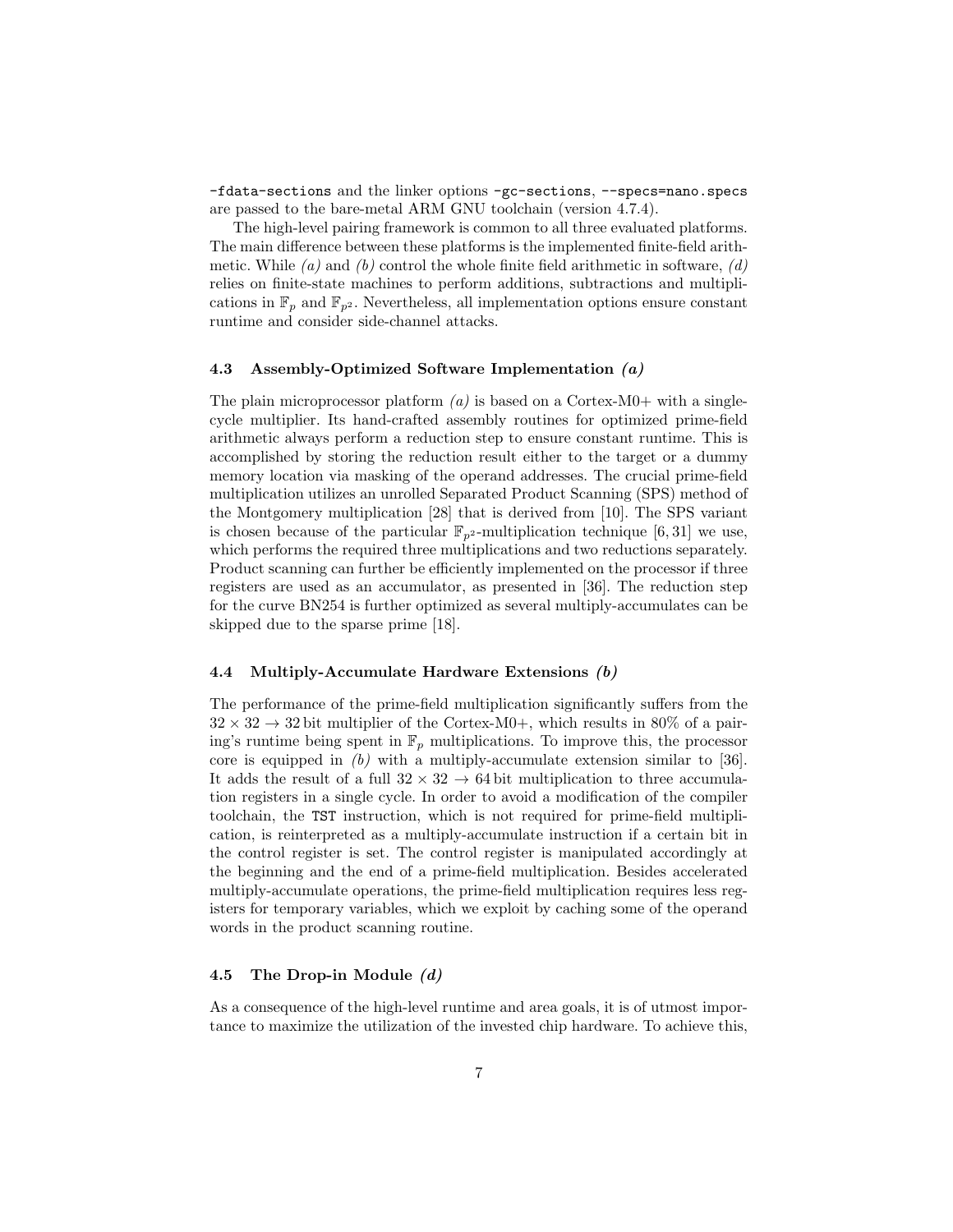

Fig. 3: High-level representation of architecture (d) (without program memory). Note that the sizes of the blocks are not proportional to their respective hardware footprints

a lightweight hardware drop-in accelerator is placed between processor and data memory. The respective design, which is shown in Figure 3, uses a Cortex-M0+, but any other processor is equally suitable.

The drop-in module provides unrolled state machines and an appropriate arithmetic unit for 160-bit and 256-bit  $\mathbb{F}_p$  multiplication,  $\mathbb{F}_p$  addition and  $\mathbb{F}_p$ subtraction. It further encompasses state machines to control  $\mathbb{F}_{p^2}$  addition,  $\mathbb{F}_{p^2}$ subtraction,  $\mathbb{F}_{p^2}$  multiplication and  $\mathbb{F}_{p^2}$  squaring. Several memory-mapped registers are used to control the drop-in module. A lightweight arbiter is built in which always gives preference to the CPU when the CPU wants to access the data memory. In such case, the drop-in module is prepared to stall its operation.

The core element of our drop-in module is a multiply-accumulate unit that is used to perform a Finely Integrated Product Scanning (FIPS) [10] Montgomery multiplication. Within this algorithm approximately  $2N^2 + N$ , with  $N = \left[\frac{\text{Id}(p)}{W}\right]$ , W-bit integer multiplications are performed that require approximately  $4N^2$  load operations. Instead of using a dual-port memory, we attain a perfectly utilized bus and a perfectly utilized multiplier by using a two-cycle multiply-accumulate unit that is based on a  $W \times W/2$ -bit multiplier. This saves 3 kGE for  $W = 32$ in an 130 nm process compared to a traditional  $W \times W$ -bit multiplier.

A finite-field operation is started by writing three memory pointer registers (OpA, OpB, and RES) and a control register. As those registers are mapped at consecutive addresses, the store-multiple instruction (STM) of the Cortex-M0+ can be used to efficiently start an operation. A started finite-field multiplication is performed using the following hardware components: a  $W \times W/2 = 32 \times 16$ -bit multiplier, a  $\left[\text{Id}(2N)\right] + 2W = 68$ -bit ACCumulator, a  $W = 32$ -bit register for operand A (OpAReg), a  $3W/2 = 48$ -bit register for operand B (OpBReg), and a  $W = 32$ -bit WRITE register. In OpBReg, the top 32 bits are always written by the bus and the lowest 16 bits are used as an operand of the multiplier. Therefore, a sequence of shift/rotate operations is necessary to actually multiply the loaded operands. Table 1 visualizes the dataflow within the drop-in module. For a single multiply-accumulate operation five clock cycles are necessary. As the drop-in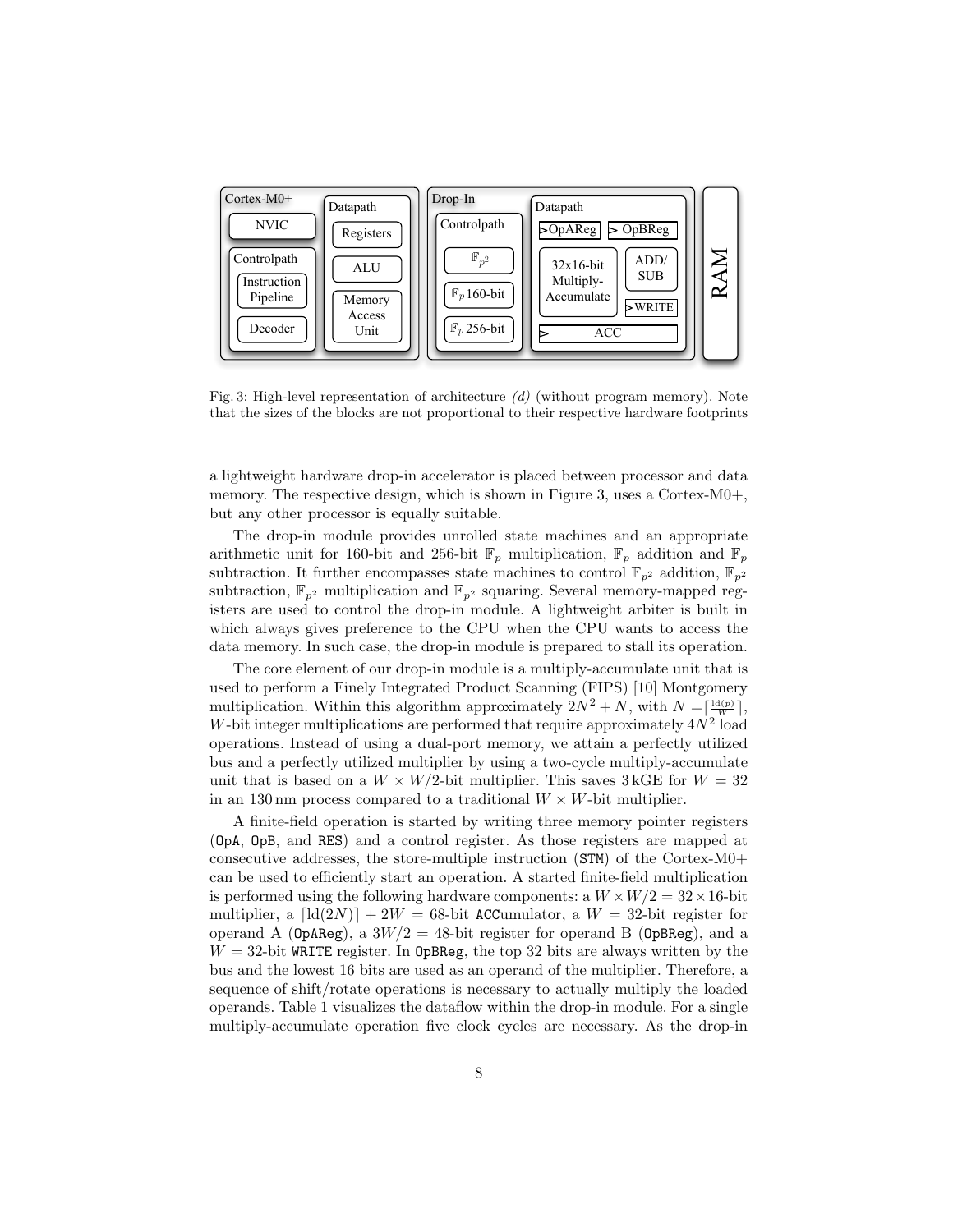Table 1: Propagation of data within the pipelined drop-in module

|    | Bus          |             |                |                  | OpBReg OpAReg Mult. Accum. |
|----|--------------|-------------|----------------|------------------|----------------------------|
|    | LD 0pB+0     |             |                |                  |                            |
|    | LD 0pA+0     | WR.         |                |                  |                            |
| LD | $0pB+0$      | <b>SH</b>   | WR.            |                  |                            |
| LD | $OpA+1$      | <b>WRSH</b> |                | MUL <sub>1</sub> |                            |
|    | $LD$ $0pB+1$ | <b>SH</b>   | W <sub>R</sub> | MUL <sub>2</sub> | <b>SHIFT</b>               |
|    | LD 0pA+0     | <b>WRSH</b> |                | MUL <sub>1</sub> |                            |
| LD | $OpB+2$      | <b>SH</b>   | WR.            | MUL <sub>2</sub> |                            |
|    | ST RES+0     | <b>WRSH</b> |                | MUL <sub>1</sub> |                            |
|    | $LD$ $0pB+1$ | <b>SH</b>   |                | MUL <sub>2</sub> | <b>SHIFT</b>               |
| LD | $OpA+1$      | <b>WRSH</b> |                | MUL <sub>1</sub> |                            |
|    | $0pB+0$      | SH          | WR.            | MUL <sub>2</sub> |                            |



Fig. 4: 5×5-word zig-zag product scanning multi-precision multiplication method

module heavily relies on pipelining, practically only two cycles are needed. The following steps are performed: (i) OpB+i is applied to the bus. (ii) OpB+i is WRitten to OpBReg and OpA+j is applied to the bus. (iii) OpAReg is WRitten and OpBReg is SHifted by 16 bits. (iv) The first multiplication cycle (MUL1) multiplies the lower 16 bits of OpB+i with OpA+j and OpBReg is shifted again. (v) During the second multiplication cycle (MUL2) the accumulator is optionally SHIFTed. When shifted, the lowest 32-bit of the accumulator are stored in the WRITE register. This data is later written to the address RES+i+j, when the bus is not utilized.

As the fully utilized bus needs some free cycles to write the result, we use a zig-zag product scanning technique (cf. Figure 4) [37]. In this technique, consecutive columns are traversed in different order, which allows caching of a single operand from one column to the next. This frees the bus for  $2N$  cycles, which are exactly the 2N cycles required to store the computed results.

Although the implemented FIPS multiplication is quite complex, the software running on the CPU is completely independent of the methodology used to perform finite-field arithmetic within the drop-in module. However, there are two implementation guidelines the software has to deal with. First, constant variables have to be temporarily copied to the data memory when being used. Second, there are two techniques to wait for the drop-in module to finish. A function delegating an operation to the drop-in module can either start an operation and wait for it to finish, or wait for a previously started operation to finish and only then start a new operation. The latter case is more performant because the CPU and the drop-in module potentially work in parallel, i.e., the control flow operations involved in the invocation of the routines that call the drop-in module are done while the drop-in module is computing. However, temporary variables on the stack are freed once a function finishes, which requires adding additional wait statements within the extension-field arithmetic to prevent the drop-in from accessing reallocated memory locations. Nevertheless, the utilization of the drop-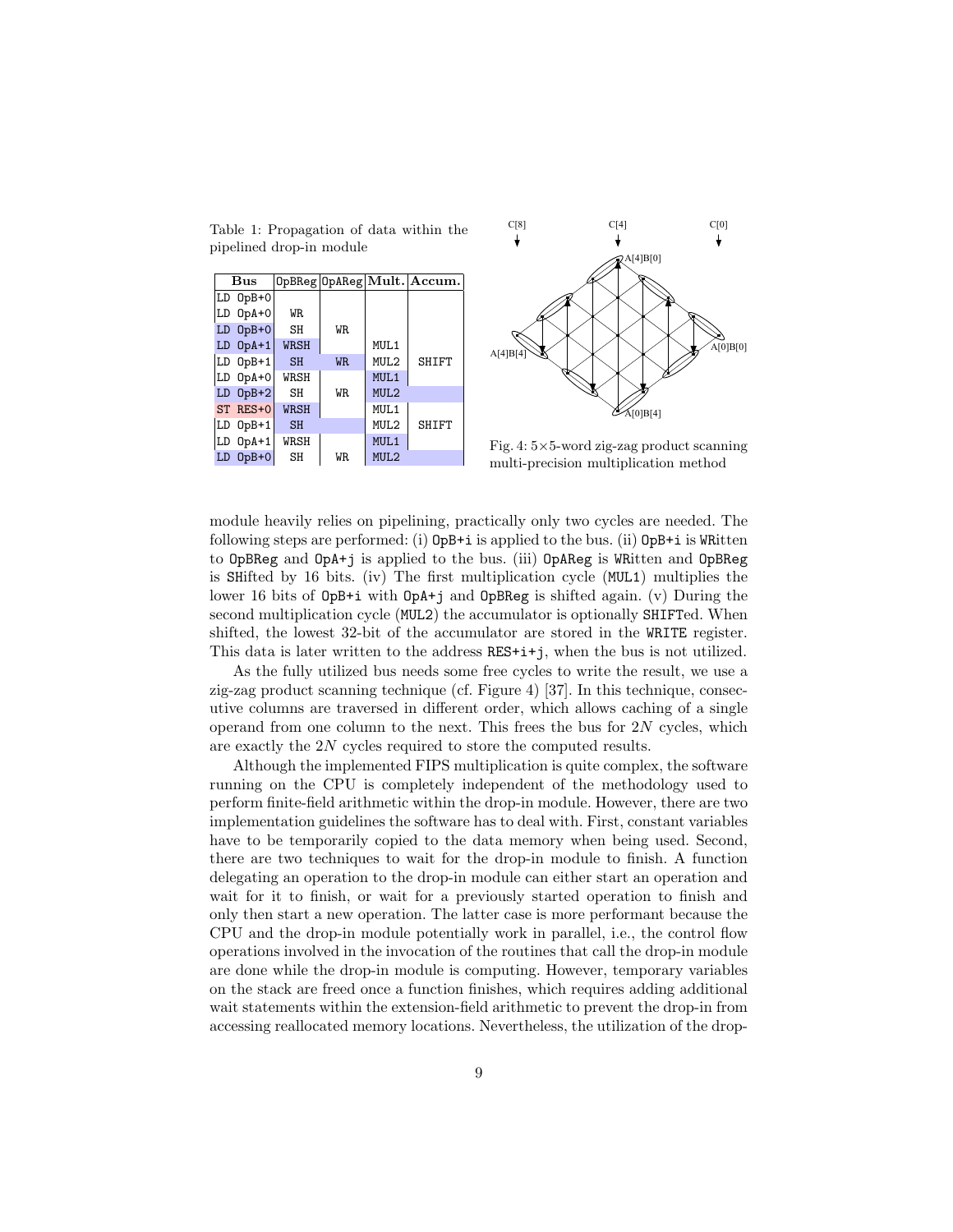|                     |              | $\mathbb{F}_\mathbf{p}$ |       | $\mathbb{G}_1$ | $\mathbb{G}_2$                | $\mathbb{G}_{\mathbf{T}}$ | $\mathbb{G}_1\times\mathbb{G}_2$                                       |       | RAM ROM         |  |
|---------------------|--------------|-------------------------|-------|----------------|-------------------------------|---------------------------|------------------------------------------------------------------------|-------|-----------------|--|
| Design              | Add          | Mul                     | Inv   | Mul            | Mul                           | Exp                       | Pairing                                                                |       |                 |  |
|                     |              | [Cycles] [Cycles]       |       |                | [kCycles] [kCycles] [kCycles] |                           | $\lfloor kCycles \rfloor \lfloor kCycles \rfloor \lfloor Byte \rfloor$ |       | $[\text{Byte}]$ |  |
|                     | <b>BN158</b> |                         |       |                |                               |                           |                                                                        |       |                 |  |
| $Cortex-M0+$        | 112          | 1,800                   | 331   | 4,828          | 11.775                        | 22,871                    | 17,389                                                                 |       | 1,856 13,980    |  |
| MAC                 | 112          | 361                     | 72    | 1,129          | 4,042                         | 10.736                    | 7,828                                                                  | 1,796 | 11,232          |  |
| $Drop-in$           | 56           | 161                     | 29    | 493            | 1,577                         | 4,322                     | 3,182                                                                  |       | 1,876 10,364    |  |
|                     | <b>BN254</b> |                         |       |                |                               |                           |                                                                        |       |                 |  |
| $\text{Cortex-M0+}$ | 166          | 3,782                   | 1,122 | 16,071         | 38,277                        | 72,459                    | 47,643                                                                 |       | 2,828 18,116    |  |
| MAC                 | 166          | 934                     | 285   | 4,323          | 11.449                        | 27,460                    | 17,960                                                                 | 2,836 | 12,572          |  |
| Drop-in             | 75           | 335                     | 97    | 1,566          | 4,858                         | 12,076                    | 7.763                                                                  |       | 2,880 10,764    |  |

Table 2: Performance of various operations on architectures  $(a)$ ,  $(b)$ , and  $(d)$ 

in is increased from 77.6% to 85.1% when the function first waits for previous operations to finish. Similarly, the utilization of the RAM is raised from 75.7% to 80.1\% (cf. 34.6\% in (b), 17.0\% in (a)).

# 5 Implementation Results

To verify the achievement of the area and performance goals initially set, the three microprocessor-based platforms  $(a)$ ,  $(b)$  and  $(d)$  were evaluated with respect to hard- and software. Regarding the overall hardware platforms, runtime, area, power, and energy consumption are distinctive. Regarding the software part, the evaluation focuses on the runtimes of the underlying finite-field arithmetic and the most expensive operations used within protocols: the point multiplications in  $\mathbb{G}_1$  and  $\mathbb{G}_2$ , the exponentiation in  $\mathbb{G}_T$ , and the pairing operation.

The results in Table 2 show that the multiply-accumulate extension speeds up the prime-field multiplications by factors of  $4.0\n-5.0<sup>3</sup>$ , but leaves the prime-field additions unaffected. The same speed-ups are observed for prime-field inversions and point multiplications in  $\mathbb{G}_1$ . However, the impact of the multiply-accumulate extension on the performance of both pairings and operations in  $\mathbb{G}_2$ ,  $\mathbb{G}_T$  is lower and lies between a factor of 2.1 and 3.3. Considering the performance of the dropin module, an even greater speed-up is observed compared to the plain software implementation. In this case, prime-field multiplications, inversions and point multiplications in  $\mathbb{G}_1$  are up to 11.3 times faster, which eventually results in an up to 6.1 times faster computation of pairings. On average, operations using BN158 are 3.0 times faster than operations using BN254.

Throughout all implementations, the demand for data memory is kept relatively low, with a maximum of 1,876 bytes and 2,880 bytes for BN158 and BN254, respectively. Similarly, the program sizes are kept small, e.g., 18 KB for BN254. Given a typical clock frequency of 48 Mhz, the performance results of the point multiplications in  $\mathbb{G}_1$ ,  $\mathbb{G}_2$ , the exponentiation in  $\mathbb{G}_T$ , and the pairing operation are illustrated in Figure 5. The respective runtimes support our choice of a

<sup>&</sup>lt;sup>3</sup>The implementation for BN158 with multiply-accumulate extension utilizes the FIPS method and discards lazy reduction in  $\mathbb{F}_{p^2}$  [6, 31] as it yields better performance.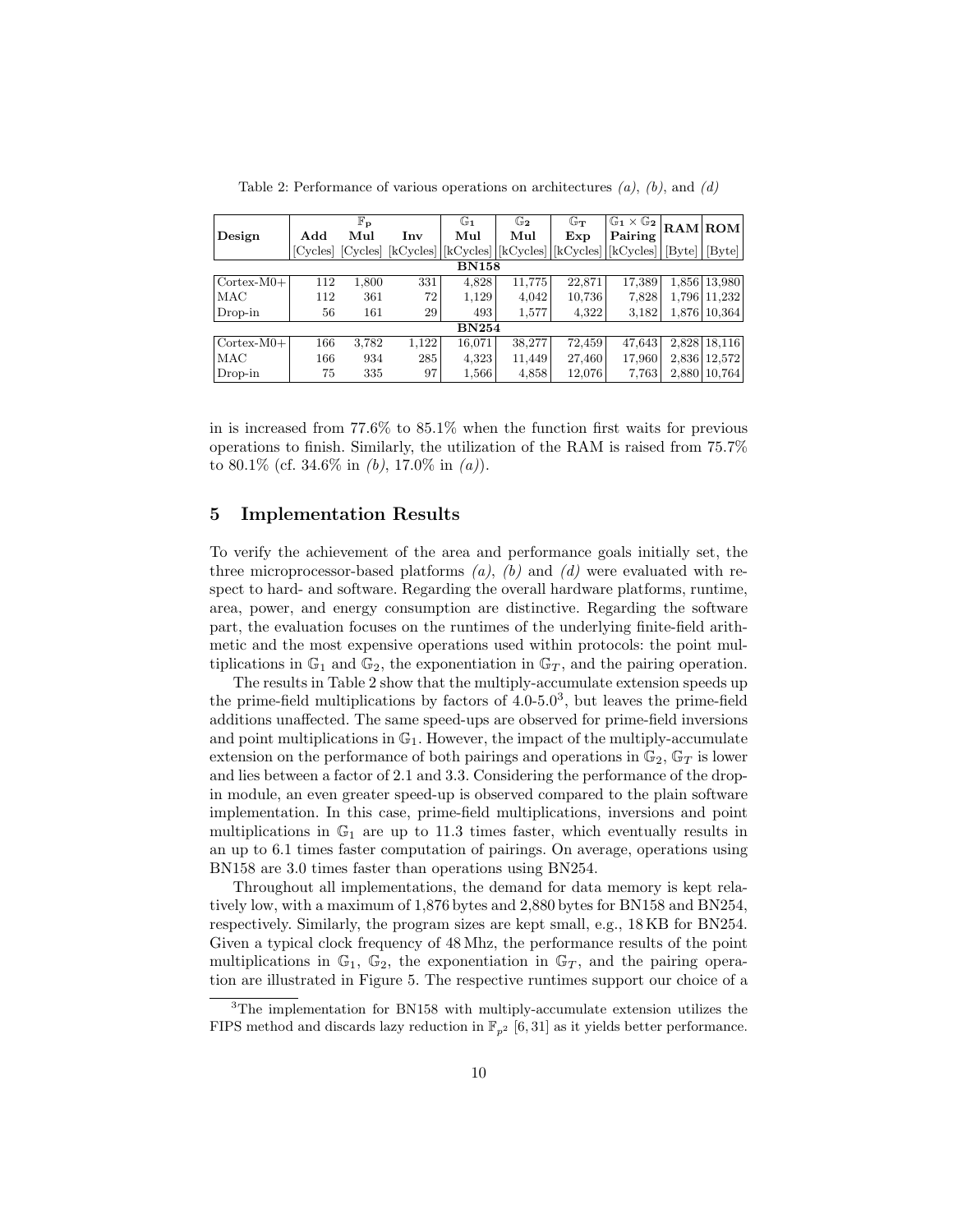

Fig. 5: Group operations at 48 MHz

32-bit architecture: providing 128-bit security, the drop-in based platform does pairing computations in highly practical 164 ms. The pure embedded software implementation performs the same computation in 993 ms.

While Table 2 focuses on the software part, the most important hardware characteristics are visualized in Table 3. The runtime is given for a single pairing computation. Both area and power measurements were determined for an 130 nm low-leakage UMC technology. The area results in a 90 nm UMC technology are explicitly marked. The designs were synthesized and their power and runtime evaluated for a clock frequency of 48 MHz. Both data and program memory were realized using RAM and ROM macros of appropriate sizes. The program memory encompasses all routines required to implement pairing-based protocols, i.e., pairings, operations in  $\mathbb{G}_1$ ,  $\mathbb{G}_2$ , and  $\mathbb{G}_T$ . These platforms are hence readyto-use for future applications based on pairings over BN curves.

According to Table 3, BN254 pairing computations with reasonable performance are available at the cost of 57.7 kGE in an 130 nm process technology. Switching to the more advanced 90 nm process technology shrinks the design to 49.0 kGE, constituting one of the smallest available hardware designs for pairings with practical relevance. In terms of power consumption, the plain microprocessor design is, as expected, the most economical. The multiply-accumulate extension and the drop-in module increase power consumption by 25% and 70%, respectively. Due to their increased performance, these platforms are more energyefficient though. Their respective demand for energy is 2.1 and 3.5 times lower.

#### 6 Comparison with Related Work

As a consequence of our hardware/software co-design approach, comparison with related work focuses on two aspects. On the one hand, the pure software implementation on the Cortex-M0+ is brought into relation to other software imple-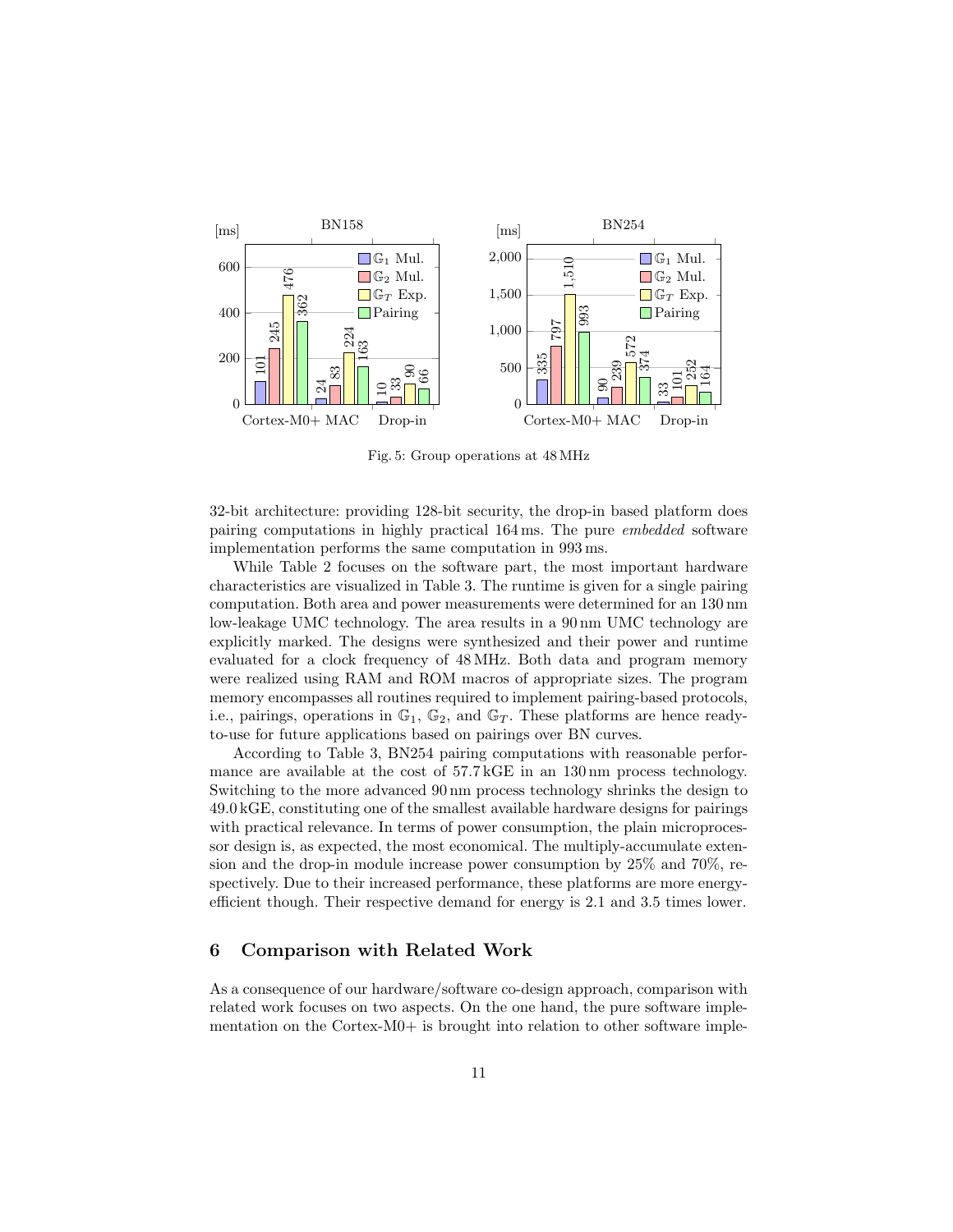|                     | Area |      |                |                                                  |      |       |                            |      |
|---------------------|------|------|----------------|--------------------------------------------------|------|-------|----------------------------|------|
| Platform            |      |      |                | RAM ROM CPU Dedicated Total Power Runtime Energy |      |       |                            |      |
|                     | kGE  | kGE  | kGE            | $\left[\mathrm{kGE}\right]$                      | kGE  | [mW]  | $\left[\mathrm{ms}\right]$ | [mJ] |
| <b>BN158</b>        |      |      |                |                                                  |      |       |                            |      |
| $\text{Cortex-M0+}$ | 11.4 | 15.6 | 18.4           | -                                                | 45.4 | 5.92  | 362                        | 2.14 |
| MAC                 | 11.1 | 13.8 | 27.1           | -                                                | 52.0 | 7.38  | 163                        | 1.20 |
| Drop-in             | 11.4 | 13.8 | $17.0^a$       | 10.8                                             | 52.9 | 10.25 | 66                         | 0.68 |
| $Drop-in 90nm$      | 10.5 | 12.0 | $12.6^{\circ}$ | 10.1                                             | 45.2 |       | 66                         |      |
|                     |      |      |                | <b>BN254</b>                                     |      |       |                            |      |
| $\text{Cortex-M0+}$ | 16.0 | 19.3 | 18.4           | -                                                | 53.7 | 5.80  | 993                        | 5.76 |
| MAC                 | 16.0 | 15.6 | 27.1           |                                                  | 58.8 | 7.33  | 374                        | 2.74 |
| Drop-in             | 16.2 | 13.8 | $17.0^a$       | 10.8                                             | 57.7 | 9.96  | 162                        | 1.61 |
| Drop-in $90nm$      | 14.3 | 12.0 | $12.6^{\circ}$ | 10.1                                             | 49.0 |       | 162                        |      |

Table 3: Implementation characteristics for 130 nm and 90 nm process technologies

<sup>a</sup>Bit-serial multiplier.

mentations on low-resource hardware. On the other hand, the resulting hardware design is compared with other dedicated pairing hardware implementations.

The comparison of our software implementation with related implementations of Ate pairings over BN curves providing approximately 128-bit security is summarized in Table 4. Gouvêa et al.  $[18]$  provide highly optimized software implementations for the 16-bit microcontroller MSP430 and a variant of its successor MSP430X, which is equipped with a 32-bit multiplier (MPY32). The implementation by Devegili et al. [15] is evaluated on a 32-bit Philips HiPerS $m$ mart  $\alpha$  smart card, which has a SmartMIPS architecture and clearly is a direct competitor of Cortex-M0+-based smart cards. However, it is unclear to which extent side-channel resistance is considered by either of them.

As both the MSP430 and the Cortex-M0+ use a 16-bit instruction-set, it is important to highlight the exceptionally low program and data memory footprint of our implementations. It is however hard to compare the quality of an implementation when different frameworks and different microprocessors are involved.

Other pairing implementations for 32-bit ARM processors are limited to the Cortex-A series, such as in [20]. However, their pairing's runtime of 9.9 ms on

Table 4: Related software implementations of Ate pairings over BN curves

|             | Platform                                              |        |              | RAM ROM Runtime Frequ. Runtime |           |       |
|-------------|-------------------------------------------------------|--------|--------------|--------------------------------|-----------|-------|
|             |                                                       | [Bvte] | [Byte]       | $kCycles$   [MHz]              |           | lmsl  |
| Gouvêa [18] | MSP430                                                | 6,500  | 36,000       | 79,440                         |           | 9.930 |
|             | Devegili [15] Philips HiPerSmart <sup>™</sup> <16,000 |        |              | 90,462                         | <b>36</b> | 2,513 |
| Gouvêa [18] | MSP430X/MPY32                                         |        | 6,500 34,400 | 47,736                         | <b>25</b> | 1,909 |
| Ours        | $\text{Cortex-M0+}$                                   |        | 2,828 18,116 | 47,643                         | 48'       | 993   |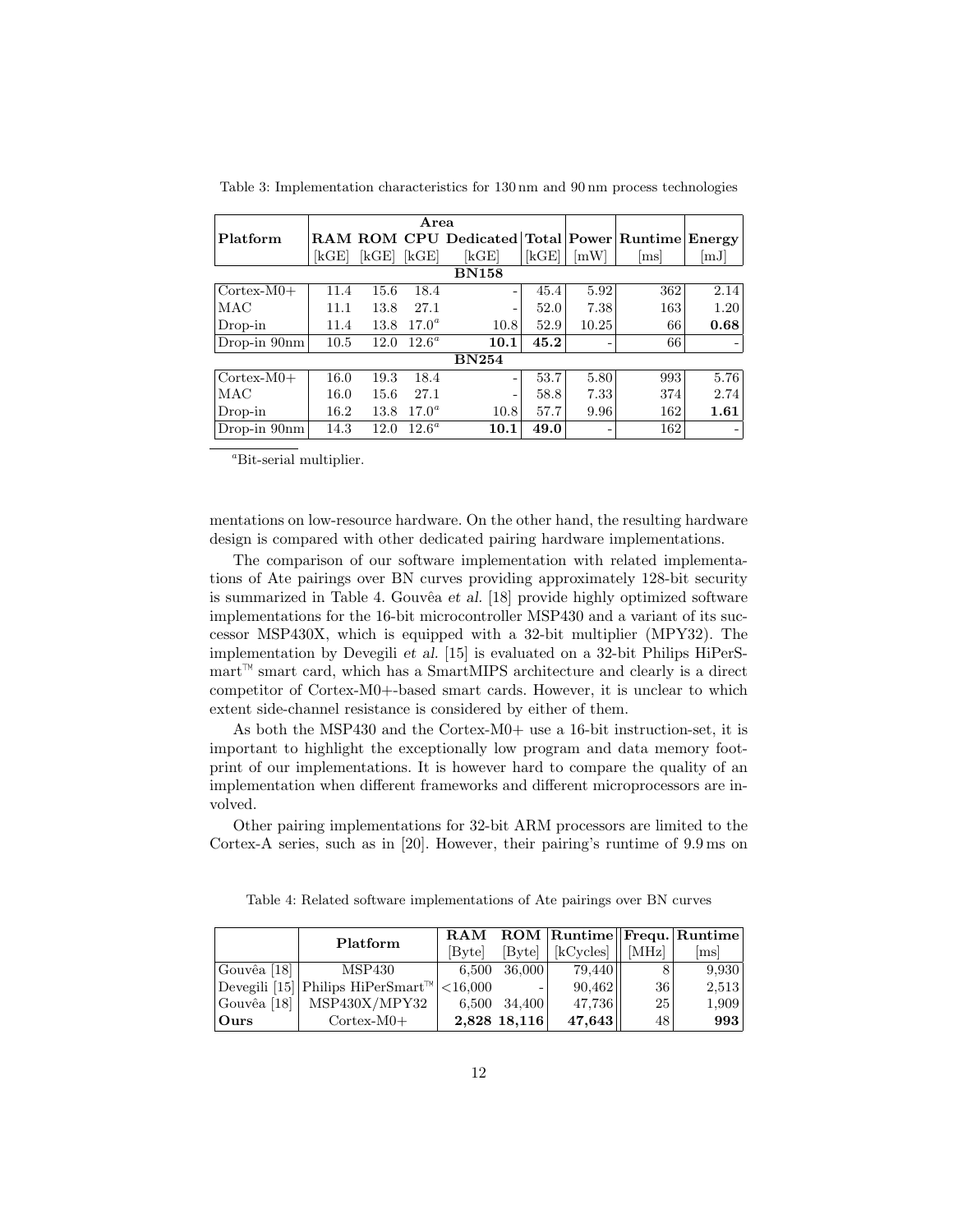Table 5: Related hardware platforms (130 nm)

|                       |                 | Area       | Time      |  |
|-----------------------|-----------------|------------|-----------|--|
|                       |                 | Ded. Total |           |  |
|                       | kGE             | kGE        | [kCycles] |  |
| Fan $[16]$            | 183             | 183        | 593       |  |
| Kammler [24]          | 71 <sup>a</sup> | 164        | 5,340     |  |
| Kammler [24]          | $67^{\circ}$    | 145        | 6,490     |  |
| Kammler [24]          | 53 <sup>a</sup> | 130        | 10,816    |  |
| <b>Ours</b> (Drop-in) | 11 <sup>b</sup> | 58         | 7,763     |  |



 ${}^a$ Core excl. 26 kGE of original RISC  $b$ Drop-in module.

Fig. 6: Characteristics of related hardware

a 1.2 GHz Cortex-A9 is as well hardly comparable with our pairing's runtime on the Cortex-M0+ since the multi-core Cortex-A processors provide massively higher clock frequencies along with a more powerful instruction set.

Regarding related hardware platforms, Table 5 covers hardware implementations of pairings providing roughly 128-bit security. Fan et al. [16] proposed a dedicated pairing cryptoprocessor with parallelized, full-precision  $\mathbb{F}_p$  arithmetic. Its centerpiece is a hardware implementation of a hybrid modular multiplication algorithm that performs both polynomial and coefficient reduction. Their area figures, however, exclude the required RAM. Kammler et al. [24] extended a 5-stage 32-bit RISC core with instructions for  $\mathbb{F}_p$  arithmetic. Their Application-Specific Instruction-set Processor (ASIP) uses a Montgomery multiplier structure that can be synthesized in different configurations and sizes. Unfortunately, their area figures do not contain the program memory.

In comparison to [16] and [24], our drop-in-based platform is 2.2-3.1 times smaller with regard to total area consumption. In both [24] and our case the CPU and the data memory can be reused for other applications. In terms of dedicated hardware, our drop-in-based platform is 16.6 times smaller than the work of Fan et al. In exchange, their design is faster and provides the best arearuntime product according to Figure 6. However, it depends on the application how much hardware area is actually acceptable to be spent on a dedicated pairing accelerator.

# 7 Re-usability of our Drop-in Architecture

To emphasize the practicability of our low-area platforms for deploying cryptography to embedded environments, several protocols that are relevant in such context have been assessed in terms of the performance to expect.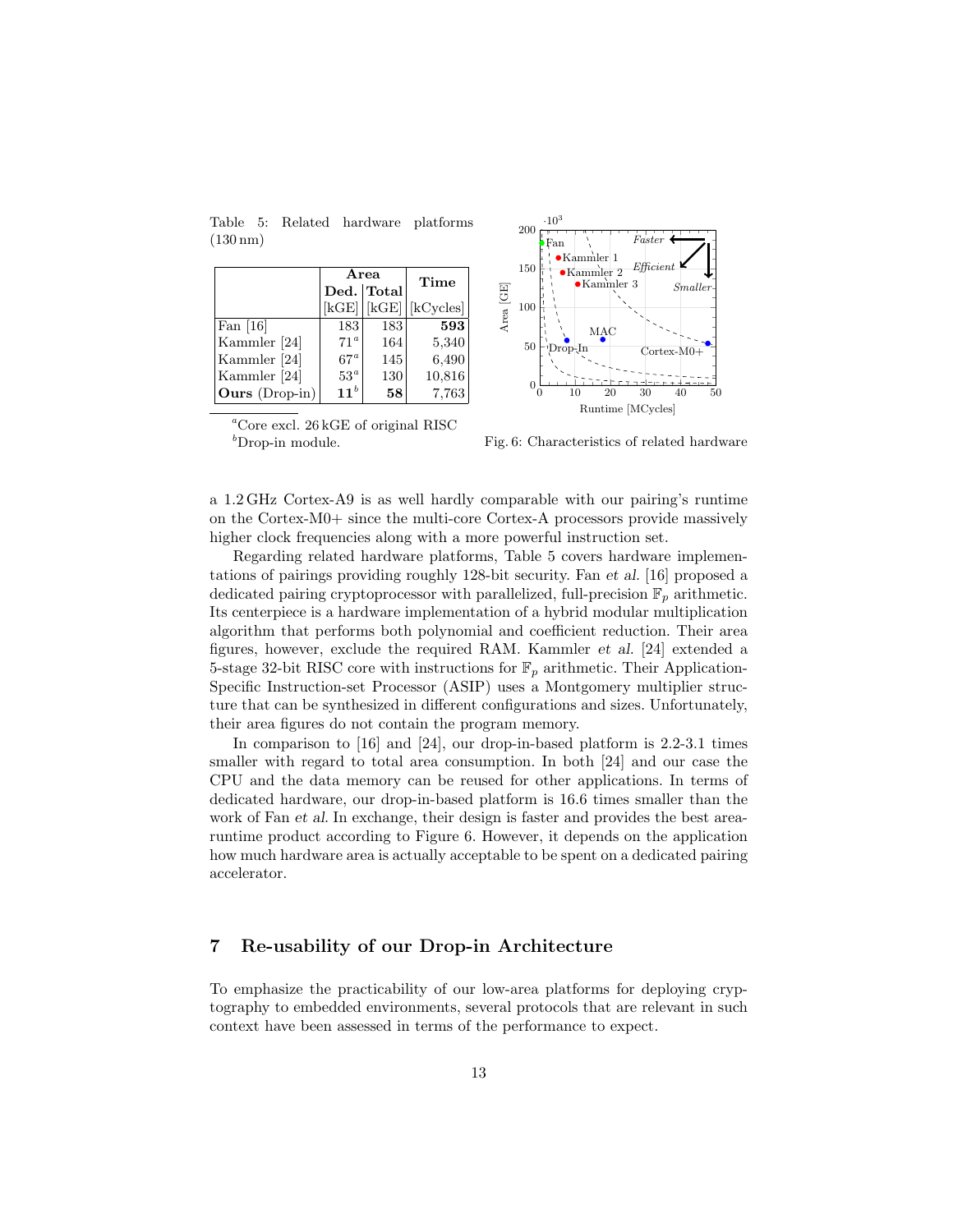|                                             |   |  |  |                     |      | $\mathbb{G}_1$   $\mathbb{G}_2$   $\overline{\mathbb{G}_{\mathrm{T}}}$   $\overline{\mathbb{G}_{\mathrm{1}} \times \mathbb{G}_{\mathrm{2}}}$   BN158 BN254 |  |  |
|---------------------------------------------|---|--|--|---------------------|------|------------------------------------------------------------------------------------------------------------------------------------------------------------|--|--|
|                                             |   |  |  | Mul Mul Exp Pairing | [ms] | [ms]                                                                                                                                                       |  |  |
| Leakage Resilient KEM [25]                  |   |  |  |                     |      |                                                                                                                                                            |  |  |
| Encaps.                                     |   |  |  |                     | 123  | 353                                                                                                                                                        |  |  |
| Decaps.                                     | 2 |  |  |                     | 153  | 389                                                                                                                                                        |  |  |
| <b>Identity-Based Encryption KEM</b> [7,23] |   |  |  |                     |      |                                                                                                                                                            |  |  |
| Encaps.                                     | 3 |  |  |                     | 121  | 349                                                                                                                                                        |  |  |
| Decaps.                                     |   |  |  | $1.5^a$             | 99   | 243                                                                                                                                                        |  |  |

|                                | $\mathbb{G}_1$ |                |          |                     |      | $\mathbb{G}_2$ $\mathbb{G}_T$ $\mathbb{G}_1 \times \mathbb{G}_2$ BN158 BN254 |  |  |
|--------------------------------|----------------|----------------|----------|---------------------|------|------------------------------------------------------------------------------|--|--|
|                                |                |                |          | Mul Mul Exp Pairing | [ms] | [ms]                                                                         |  |  |
| Short Signatures [8]           |                |                |          |                     |      |                                                                              |  |  |
| Sign<br>Verify                 |                |                |          |                     | 10   | 33                                                                           |  |  |
|                                |                | $\mathcal{D}$  |          |                     | 132  | 364                                                                          |  |  |
| [22]<br>Short Group Signatures |                |                |          |                     |      |                                                                              |  |  |
| Sign<br>Verify                 | 9              | $\overline{2}$ | $^{(1)}$ | $1.5^a$             | 258  | 739                                                                          |  |  |
|                                | 9              | $\overline{2}$ | 0        | 3                   | 357  | 981                                                                          |  |  |
| '.ink                          |                |                |          | 3                   | 199  | 485                                                                          |  |  |

Table 6: Performance of pairing-based protocols on the drop-in platform

<sup>a</sup>Ratios and products of pairings are counted as 1.5 pairing computations.

Using the Drop-in Module for Pairing-based Protocols. The short signature scheme by Boneh et al. [8] is interesting for constrained signature devices as it aids to reduce communication. As a representative of group signatures, which help to provide anonymous authentication, the scheme by Hwang et al. [22] was chosen. To be able to establish a random session key without the necessity of verifying public keys, the identity-based encryption scheme by Boneh et al. [7] in its Key Encapsulation Mechanism (KEM) variant was evaluated as it combines good performance with small parameters. Additionally, the leakage resilient bilinear ElGamal KEM by Kiltz and Pietrzak [25] is taken into consideration because it is proven to have bounded side-channel leakage.

The number of computationally expensive operations and the expected overall runtime of each of the aforementioned protocols are presented in Table 6. The runtimes are given for the drop-in module based platform. As the figures suggest, all of the protocols may be performed on the device with user interaction as response times lie noticeably below one second.

Using the Drop-in Module for ECC. In order to emphasize the reusability of our drop-in module based design, we also evaluated the performance of the standardized curves [11, 29] secp160r1 and secp256r1 and the performance of Curve25519 by Bernstein [5], which many people fancy as replacement curve of standardized NIST curves. Again, we follow the point multiplication methodology from [36], which relies on Montgomery ladders, randomized projective coordinates and multiple point validation checks. All implementations have similar hardware footprints and require  $4.1 \text{ kGE}$  (500 bytes) for RAM,  $6.2\,\text{kGE}$  (3,200 bytes) for ROM, 10.1 kGE for the drop-in module, 12.6 kGE for the Cortex-M0+, and 33 kGE in total (in a 90 nm UMC technology). Point multiplications for secp160r1, secp256r1, and Curve25519 need 570 kcycles, 1,765 kcycles, and 1,110 kcycles, respectively. Note that we do not take advantage of the special form of the underlying primes. However, with runtimes of 11.9-36.8 ms (at 48 MHz) the drop-in concept is clearly an enabler of ellipticcurve based interactive protocols.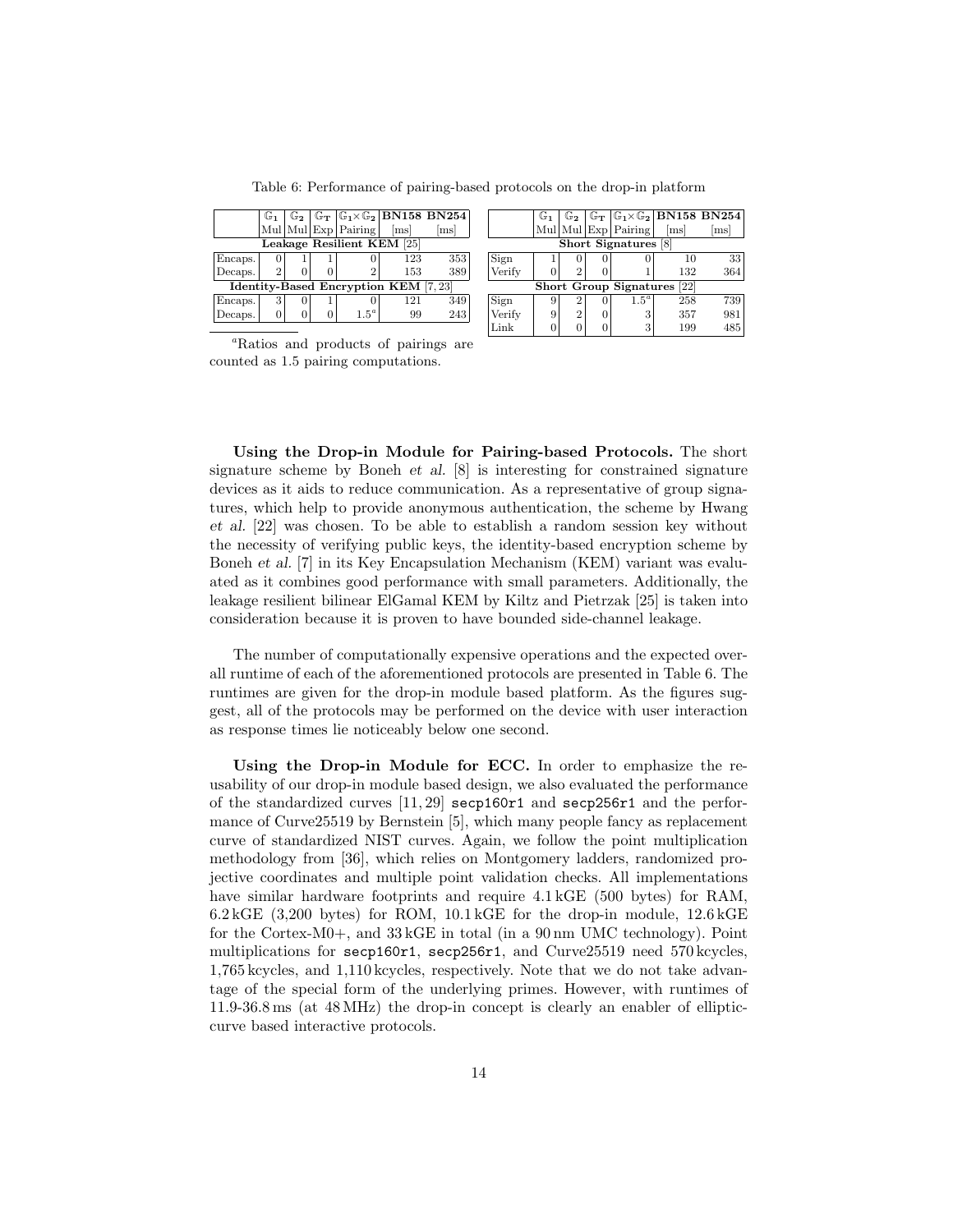# 8 Conclusion

According to our evaluations of three microprocessor-based hardware designs, the utilization of a compact 32-bit microprocessor results in notably small pairing implementations. Requiring merely 45.2-49.0 kGE of chip area, we provided one of the smallest available hardware designs capable of bilinear pairings. The most prominent platform was however obtained by the construction of a dedicated drop-in hardware module for prime-field arithmetic. Its low area requirements and highly practical runtime facilitate pairing-based cryptography in interactive embedded applications.

# Acknowledgments

This work has been supported in part by the Austrian Government through the research program FIT-IT under the project number 835917 (project NewP@ss) and by the European Commission through the FP7 program under project number 610436 (project MATTHEW).

#### References

- 1. Aranha, D.F., Karabina, K., Longa, P., Gebotys, C., López, J.: Faster Explicit Formulas for Computing Pairings over Ordinary Curves. In: Paterson, K. (ed.) EUROCRYPT 2011, LNCS, vol. 6632, pp. 48–68. Springer Berlin Heidelberg (2011)
- 2. ARM Ltd.: Cortex-M0+ Processor (Sep 2013), http://www.arm.com/products/ processors/cortex-m/cortex-m0plus.php
- 3. Atmel Corporation: Atmel SAM D20 ARM-based Microcontroller Datasheet (Dec 2013), http://www.atmel.com/Images/Atmel-42129-SAM-D20\_Summary.pdf
- 4. Barreto, P.S., Naehrig, M.: Pairing-Friendly Elliptic Curves of Prime Order. In: Preneel, B., Tavares, S. (eds.) SAC 2005. LNCS, vol. 3897, pp. 319–331. Springer Berlin Heidelberg (2006)
- 5. Bernstein, D.: Curve25519: New Diffe-Hellman Speed Records. In: Yung, M., Dodis, Y., Kiayias, A., Malkin, T. (eds.) PKC 2006. vol. 3958, pp. 207–228 (2006)
- 6. Beuchat, J.L., González-Díaz, J., Mitsunari, S., Okamoto, E., Rodríguez-Henríquez, F., Teruya, T.: High-Speed Software Implementation of the Optimal Ate Pairing over Barreto-Naehrig Curves. In: Joye, M., Miyaji, A., Otsuka, A. (eds.) Pairing 2010, LNCS, vol. 6487, pp. 21–39. Springer Berlin Heidelberg (2010)
- 7. Boneh, D., Boyen, X.: Secure Identity Based Encryption Without Random Oracles. In: Franklin, M. (ed.) CRYPTO 2004, LNCS, vol. 3152, pp. 443–459. Springer Berlin Heidelberg (2004)
- 8. Boneh, D., Boyen, X.: Short Signatures Without Random Oracles and the SDH Assumption in Bilinear Groups. Journal of Cryptology 21(2), 149–177 (2008)
- 9. Boneh, D., Boyen, X., Shacham, H.: Short Group Signatures. In: Franklin, M. (ed.) CRYPTO 2004. LNCS, vol. 3152, pp. 41–55. Springer Berlin Heidelberg (2004)
- 10. Ç.K. Koç, T. Acar and B.S. Kaliski, Jr.: Analyzing and Comparing Montgomery Multiplication Algorithms. IEEE Micro 16(3), 26–33 (June 1996)
- 11. Certicom Research: Standards for Efficient Cryptography, SEC 2: Recommended Elliptic Curve Domain Parameters, Version 1.0 (September 2000), http://www. secg.org/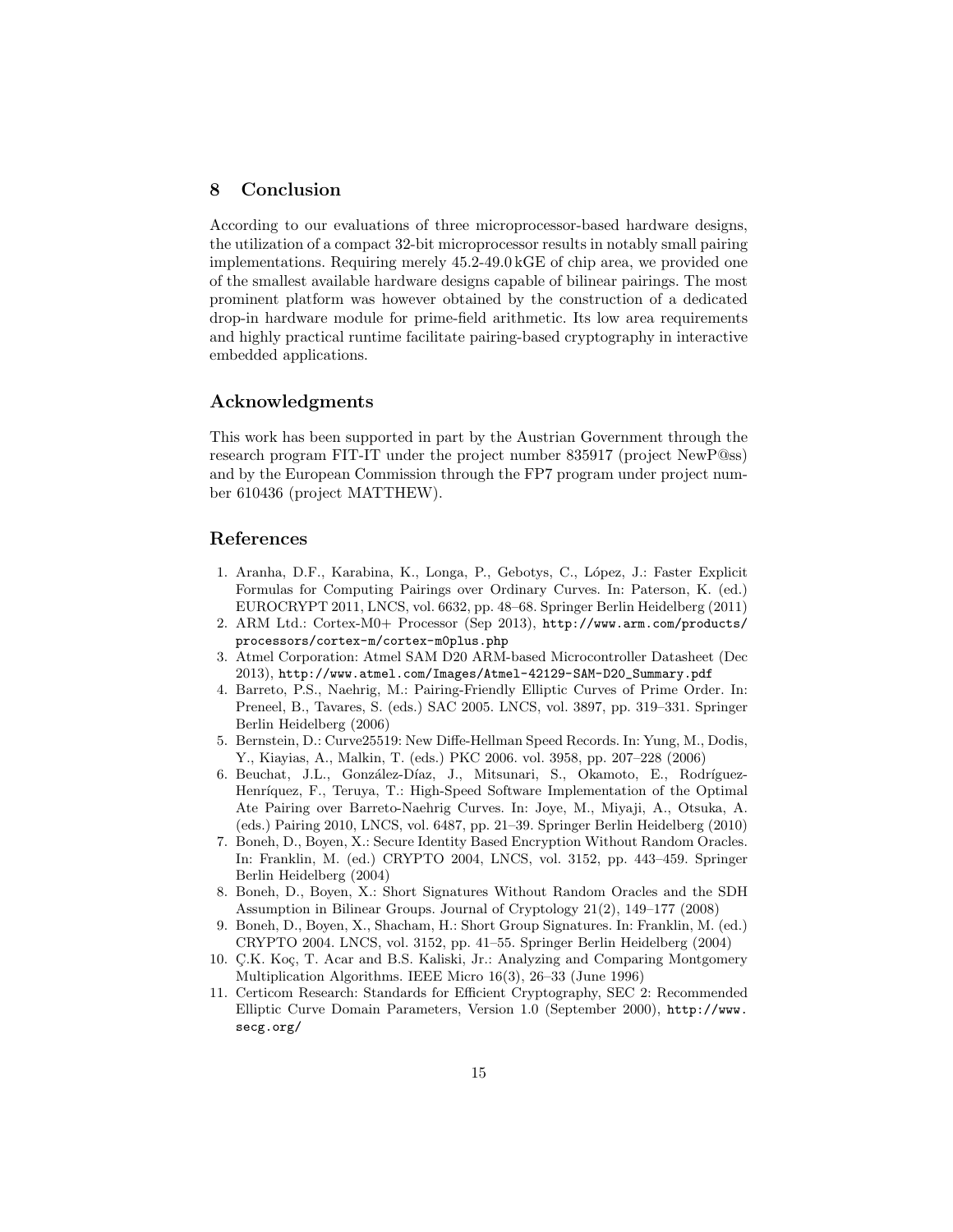- 12. Coron, J.S.: Resistance against Differential Power Analysis for Elliptic Curve Cryptosystems. In: Koç, Ç.K., Paar, C. (eds.) CHES'99. LNCS, vol. 1717, pp. 292-302. Springer (1999)
- 13. Costello, C., Lange, T., Naehrig, M.: Faster Pairing Computations on Curves with High-Degree Twists. In: Nguyen, P., Pointcheval, D. (eds.) PKC 2010, LNCS, vol. 6056, pp. 224–242. Springer Berlin Heidelberg (2010)
- 14. Devegili, A.J., hEigeartaigh, C.O., Scott, M., Dahab, R.: Multiplication and Squar- ´ ing on Pairing-Friendly Fields. Cryptology ePrint Archive, Report 2006/471 (2006)
- 15. Devegili, A., Scott, M., Dahab, R.: Implementing Cryptographic Pairings over Barreto-Naehrig Curves. In: Takagi, T., Okamoto, T., Okamoto, E., Okamoto, T. (eds.) Pairing 2007, LNCS, vol. 4575, pp. 197–207. Springer Berlin Heidelberg (2007)
- 16. Fan, J., Vercauteren, F., Verbauwhede, I.: Faster  $\mathbb{F}_p$ -Arithmetic for Cryptographic Pairings on Barreto-Naehrig Curves. In: Clavier, C., Gaj, K. (eds.) CHES 2009, LNCS, vol. 5747, pp. 240–253. Springer Berlin Heidelberg (2009)
- 17. Fuentes-Castañeda, L., Knapp, E., Rodríguez-Henríquez, F.: Faster hashing to G2. In: SAC 2011. pp. 412–430. SAC'11, Springer-Verlag, Berlin, Heidelberg (2012)
- 18. Gouvêa, C., Oliveira, L., López, J.: Efficient Software Implementation of Public-Key Cryptography on Sensor Networks Using the MSP430X Microcontroller. Journal of Cryptographic Engineering 2(1), 19–29 (2012)
- 19. Granger, R., Scott, M.: Faster Squaring in the Cyclotomic Subgroup of Sixth Degree Extensions. In: Nguyen, P., Pointcheval, D. (eds.) PKC 2010, LNCS, vol. 6056, pp. 209–223. Springer Berlin Heidelberg (2010)
- 20. Grewal, G., Azarderakhsh, R., Longa, P., Hu, S., Jao, D.: Efficient Implementation of Bilinear Pairings on ARM Processors. In: SAC 2012. LNCS, Springer Berlin Heidelberg (2013)
- 21. Hutter, M., Joye, M., Sierra, Y.: Memory-Constrained Implementations of Elliptic Curve Cryptography in Co-Z Coordinate Representation. In: Nitaj, A., Pointcheval, D. (eds.) AFRICACRYPT 2011. LNCS, vol. 6737, pp. 170–187. Springer (2011)
- 22. Hwang, J.Y., Lee, S., Chung, B.H., Cho, H.S., Nyang, D.: Short Group Signatures with Controllable Linkability. In: LIGHTSEC 2011. pp. 44–52. IEEE Computer Society, Washington, DC, USA (2011)
- 23. IEEE: P1363.3TM/D1 Draft Standard for Identity-based Public-key Cryptography Using Pairings. (2008)
- 24. Kammler, D., Zhang, D., Schwabe, P., Scharwaechter, H., Langenberg, M., Auras, D., Ascheid, G., Mathar, R.: Designing an ASIP for Cryptographic Pairings over Barreto-Naehrig Curves. In: CHES 2009. pp. 254–271. Springer-Verlag, Berlin, Heidelberg (2009)
- 25. Kiltz, E., Pietrzak, K.: Leakage Resilient ElGamal Encryption. In: Abe, M. (ed.) ASIACRYPT 2010, LNCS, vol. 6477, pp. 595–612. Springer Berlin Heidelberg (2010)
- 26. Miller, V.S.: The Weil Pairing, and Its Efficient Calculation. Journal of Cryptology 17(4), 235–261 (2004)
- 27. Miyaji, A., Nakabayashi, M., Takano, S.: New Explicit Conditions of Elliptic Curve Traces for FR-Reduction (2001)
- 28. Montgomery, P.L.: Modular Multiplication without Trial Division. Mathematics of Computation 44, 519–521 (1985)
- 29. National Institute of Standards and Technology (NIST): FIPS-186-3: Digital Signature Standard (DSS) (2009), http://csrc.nist.gov/publications/fips/ fips186-3/fips\_186-3.pdf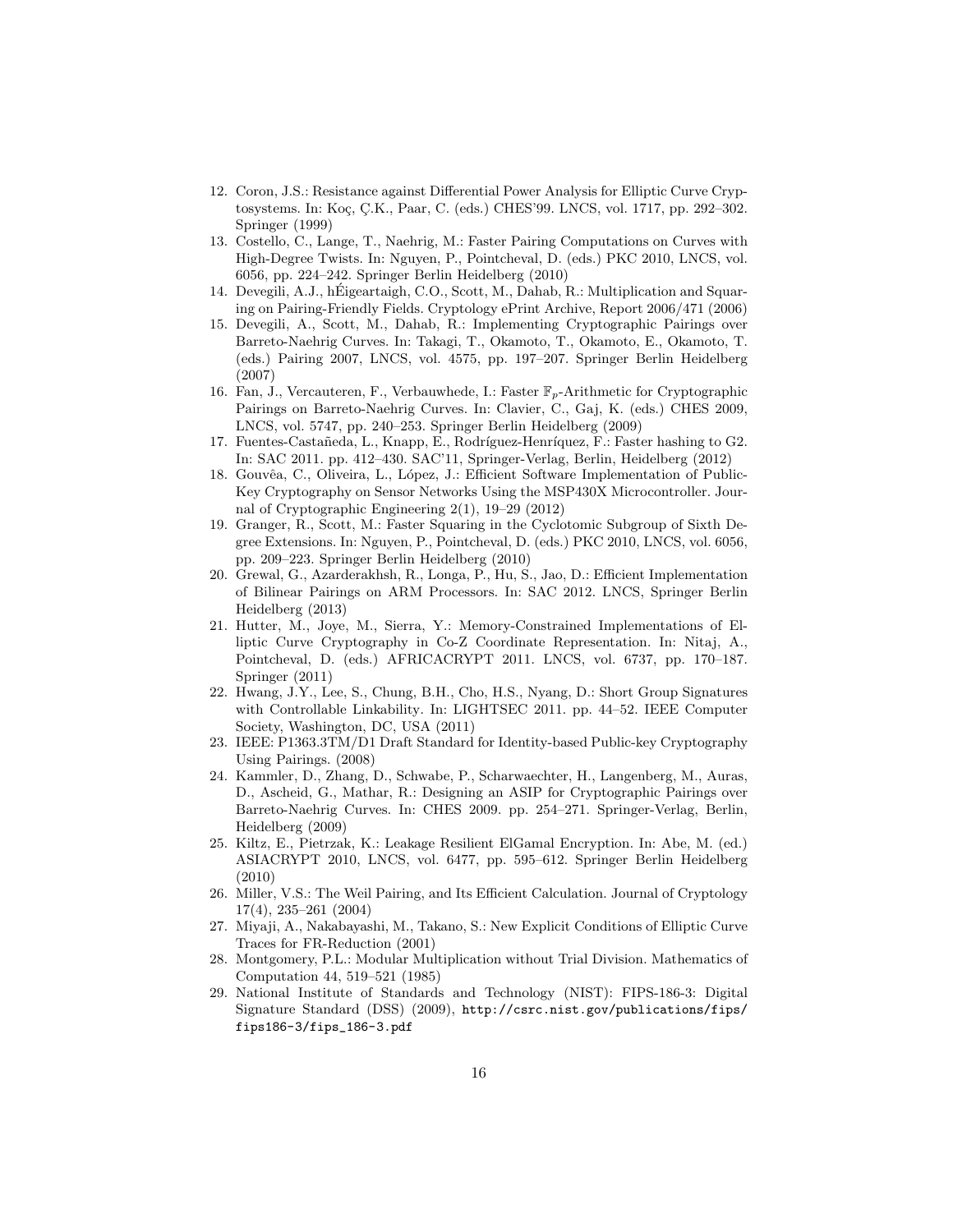- 30. Nogami, Y., Akane, M., Sakemi, Y., Kato, H., Morikawa, Y.: Integer Variable χ-Based Ate Pairing. In: Galbraith, S., Paterson, K. (eds.) Pairing 2008, LNCS, vol. 5209, pp. 178–191. Springer Berlin Heidelberg (2008)
- 31. Sánchez, A.H., Rodríguez-Henríquez, F.: NEON Implementation of an Attribute-Based Encryption Scheme. In: Jacobson, M., Locasto, M., Mohassel, P., Safavi-Naini, R. (eds.) ACNS 2013, LNCS, vol. 7954, pp. 322–338. Springer Berlin Heidelberg (2013)
- 32. Szczechowiak, P., Kargl, A., Scott, M., Collier, M.: On the Application of Pairing Based Cryptography to Wireless Sensor Networks. In: Basin, D.A., Capkun, S., Lee, W. (eds.) WISEC 2009. pp. 1–12. ACM (2009)
- 33. Szczechowiak, P., Oliveira, L.B., Scott, M., Collier, M., Dahab, R.: NanoECC: Testing the Limits of Elliptic Curve Cryptography in Sensor Networks. In: Verdone, R. (ed.) EWSN 2008. LNCS, vol. 4913, pp. 305–320. Springer (2008)
- 34. Vercauteren, F.: Optimal Pairings. Information Theory, IEEE Transactions on 56(1), 455–461 (2010)
- 35. Wenger, E.: Hardware Architectures for MSP430-Based Wireless Sensor Nodes Performing Elliptic Curve Cryptography. In: Jacobson, M., Locasto, M., Mohassel, P., Safavi-Naini, R. (eds.) ACNS 2013, LNCS, vol. 7954, pp. 290–306. Springer Berlin Heidelberg (2013)
- 36. Wenger, E., Unterluggauer, T., Werner, M.: 8/16/32 Shades of Elliptic Curve Cryptography on Embedded Processors. In: Paul, G., Vaudenay, S. (eds.) INDOCRYPT 2013. LNCS, vol. 8250, pp. 244–261. Springer International Publishing (2013)
- 37. Wenger, E., Werner, M.: Evaluating 16-Bit Processors for Elliptic Curve Cryptography. In: Prouff, E. (ed.) CARDIS 2011, LNCS, vol. 7079, pp. 166–181. Springer Berlin Heidelberg (2011)

# A Optimizations

#### A.1 Final Exponentiation

The hard part of the final exponentiation by Fuentes-Castañeda *et al.* [17] yields fast execution by reducing the number of multiplications and exponentiations in  $\mathbb{F}_{p^{12}}$ . As a drawback, it requires four large temporary variables in  $\mathbb{F}_{p^{12}}$ . In order to attain a low-memory implementation, we decreased the number of temporary variables by adapting their formulas without noticeably degrading performance. Therefore, we initially set  $t_0 = f^p$  and compute the chain

$$
f^u\rightarrow f^{2u}\rightarrow f^{4u}\rightarrow f^{6u}\rightarrow f^{6u^2}\rightarrow f^{12u^2}\rightarrow f^{12u^3}\,.
$$

Following, a and b are set to  $a = f^{6u} \cdot f^{6u^2} \cdot f^{12u^3}$  and  $b = a \cdot (f^{2u} \cdot f)^{-1}$ . The computation of the result, namely

$$
f = f^{6u^2} \cdot f \cdot f^p,
$$
  

$$
f = [f \cdot a][b]^p [a]^{p^2} [b]^{p^3}
$$

,

requires one more multiplication and one more Frobenius action than originally. However, the respective implementation in Algorithm 1 requires three temporary